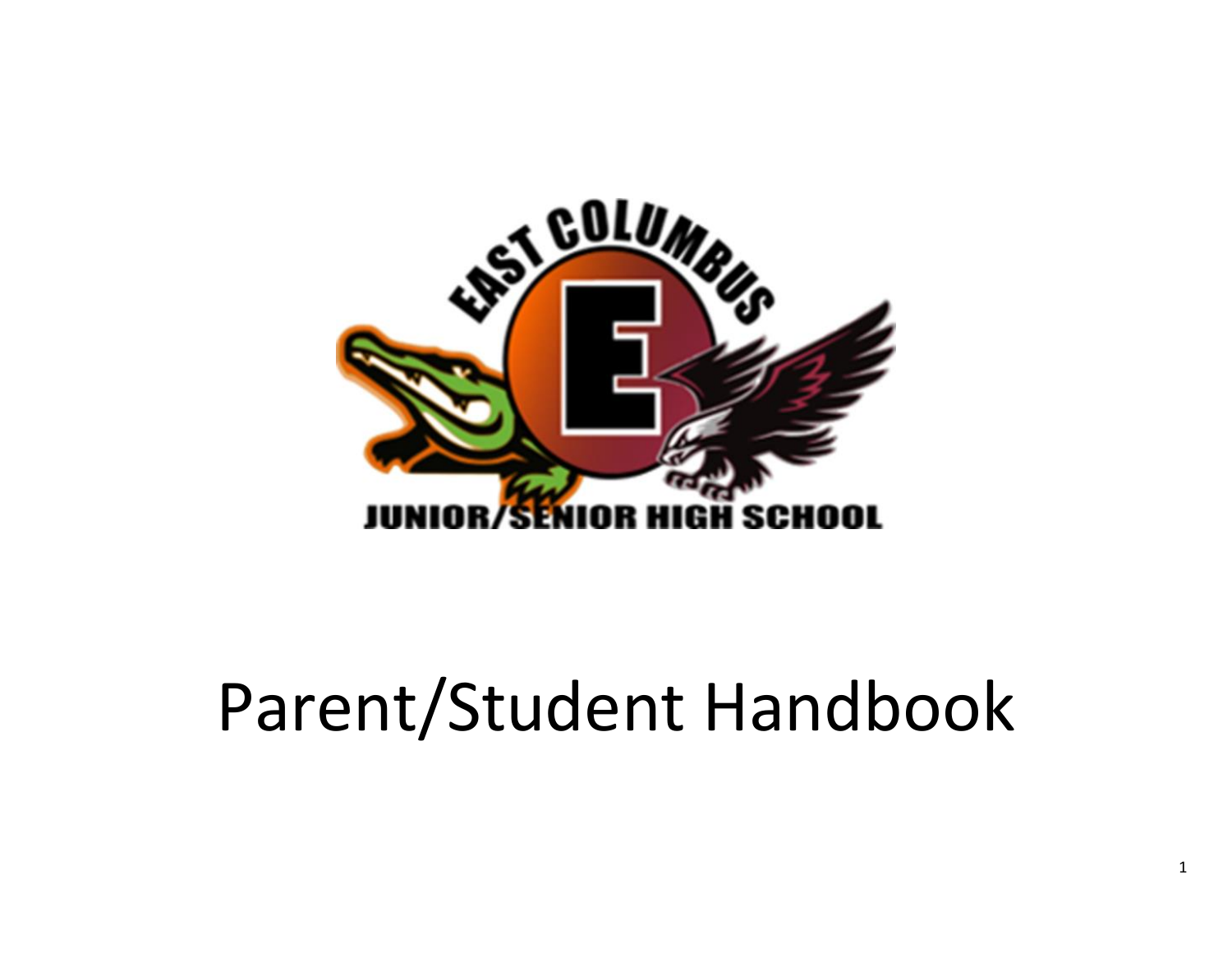# 2021-2022

# Home of the Gators and the Hawks!

# **East Columbus Jr-Sr High School**

32 Gator Ln. Lake Waccamaw, NC 28450 Phone: 910.646.4094 Fax: 910.646.3779

#### **A Message from the Administration**

Dear East Columbus High School Students & Parents:

Welcome to the 2019-2020 school year. What a great time to be an East Columbus Gator!

On behalf of the faculty and staff, we take pleasure in welcoming you to East Columbus Jr-Sr High School. Our faculty and students are establishing tradition as they have tirelessly worked to improve teaching and learning. We will build upon our previous endeavors and success to ensure another successful school year!

We are excited to build upon our successes from last year and moving forward with some positive changes. We will continue with our swamp chomp and intervention period for middle school to enhance remediation and club opportunities at school. There are multiple athletic and extra-curricular activities in place to enhance the school experience of our students and to provide an outlet for their talents and interests.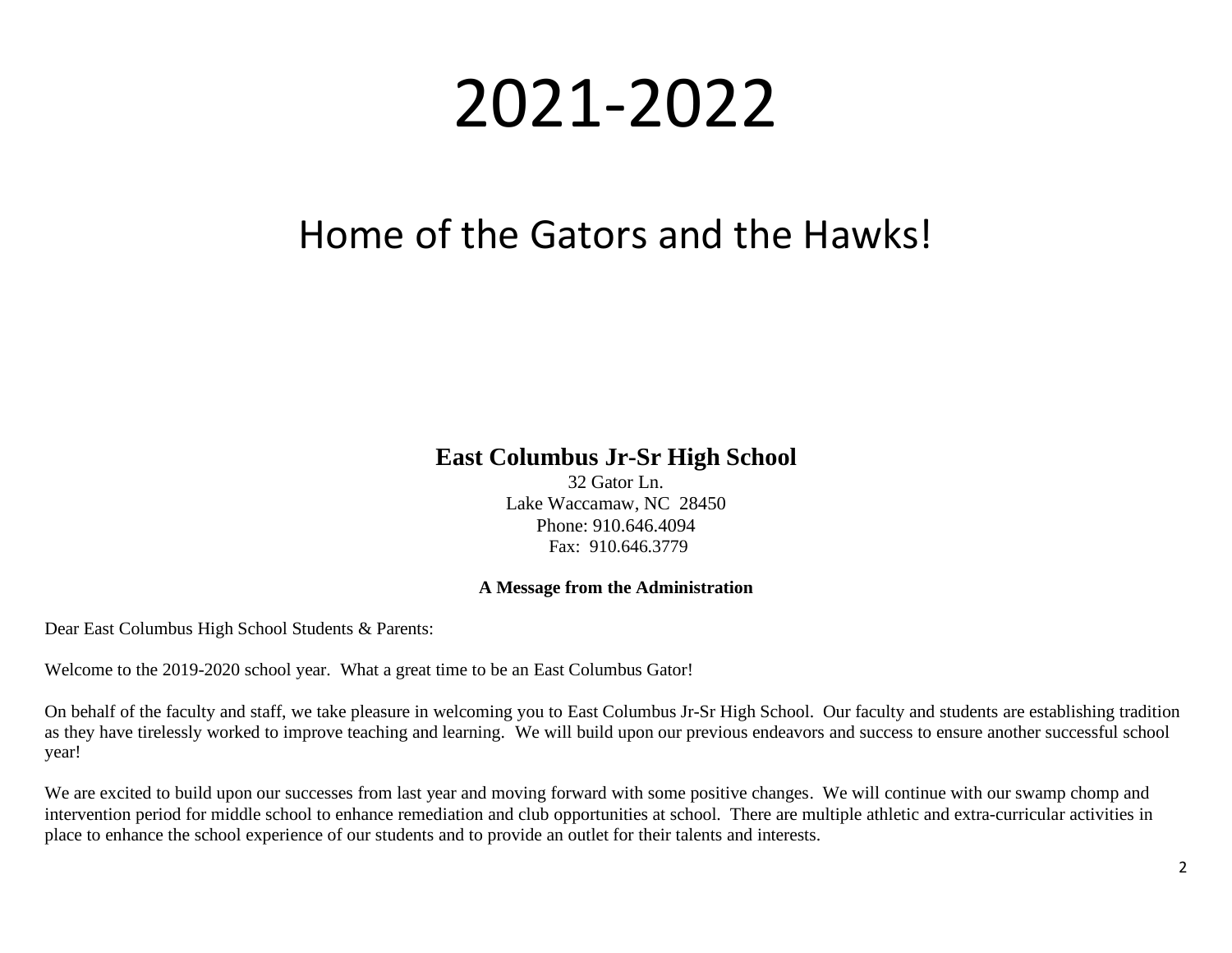This student/parent handbook is published so that all students and parents of East Columbus Jr-Sr High School may have a reference to information that is necessary to understand the daily operations of our school. It is essential that all students and parents read, understand, and follow the information contained in this handbook. Our success depends, in large part, on the cooperation of our students and parents. We believe that this handbook is an effective resource for parents and students and that many questions are answered within its pages. It provides guidelines and regulations necessary to provide both a safe and productive learning environment.

Should you have questions or concerns throughout the school year, do not hesitate to call our office. We look forward to another exciting year at East Columbus Jr-Sr High School as we continue to strive for excellence.

Let's go Gators! Let's go Hawks!

Sincerely,

Jamie Faulk, Principal Bobby Godwin, Assistant Principal Chica Threadgill, Assistant Principal

Each student has access to a copy of the East Columbus Jr-Sr High School Student / Parent Handbook and can view a copy of the *Columbus County Schools Student Rules and Regulations* and other board policies on the CCS Webpage and ECHS webpage (www.gatorseast.com). It is the student's responsibility to share this handbook with his/her parents. It is also the responsibility of students and parents to read and familiarize themselves with the information contained in both handbooks.

There is no way to cover all the situations that may occur during the school year; therefore, any and all areas of the East Columbus School Student/Parent Handbook are subject to change during the course of the school year. As the administration continually evaluates the environment and atmosphere of our school, additions or adjustments may be needed. If this becomes necessary, students and parents will be notified.

# **ACADEMICS**

# **GRADING SYSTEM**

 $A - 90$  to 100  $B - 80$  to 89  $C - 70$  to 79  $D - 60$  to 69

- P Pass course (Credit Recovery)
- I Incomplete
- FF Failure due to excessive absences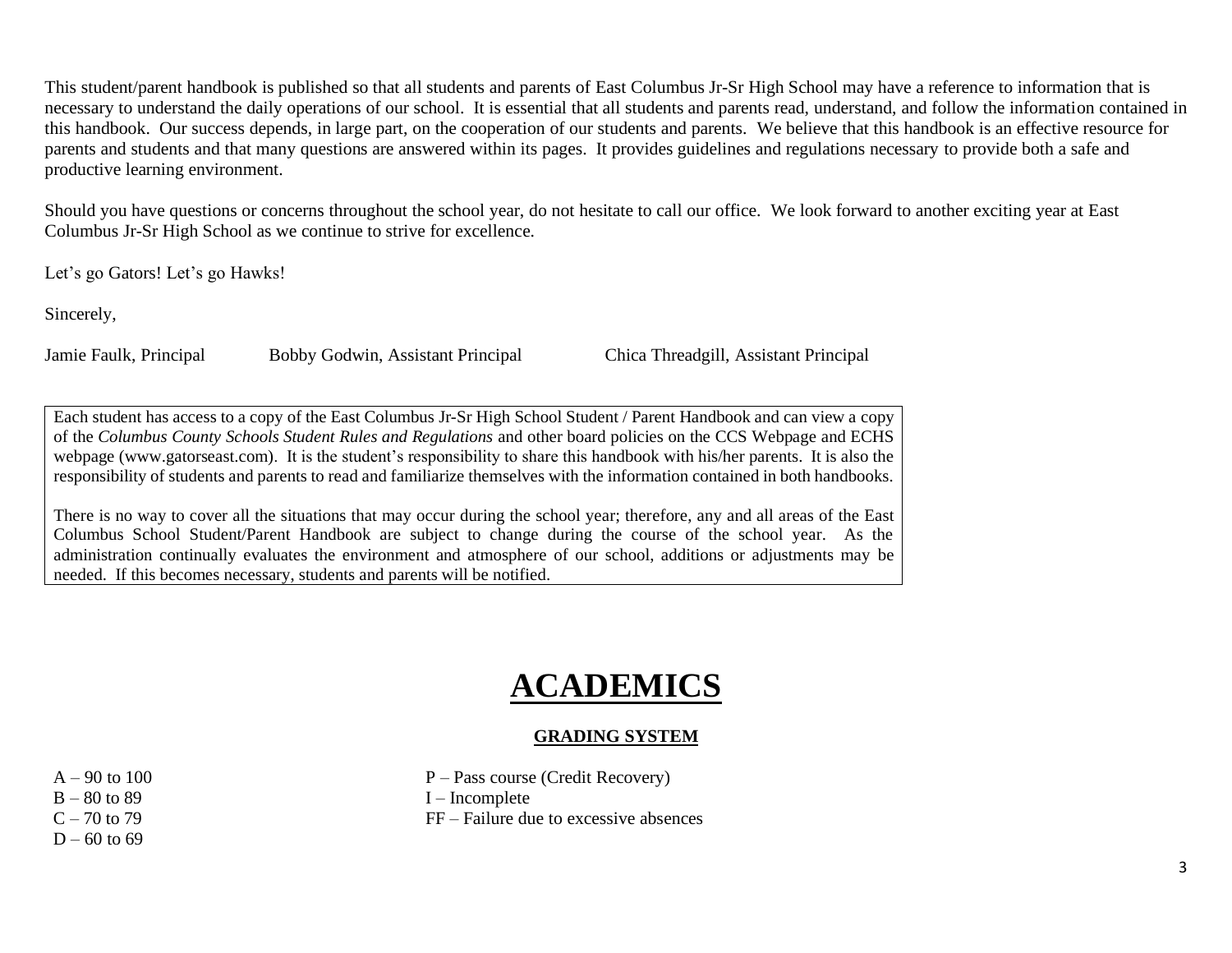#### **RECEIVING CREDIT**

To receive credit for a course a student must:

- Have a final average of 60 or higher.
	- The final average will be figured as follows:
		- Each six weeks grade will count 25%.
		- The final exam will count 20% or 25%, depending on course.
- Meet all teacher requirements and expectations.
- Meet local school system requirements and expectations.
- Maintain attendance in accordance with the Columbus County School's attendance policy.

# **ACADEMIC COURSE LEVELS AND WEIGHTS**

Each letter grade will be granted quality points that will determine a student's GPA as follows:

 $A - 4$  points  $B - 3$  points  $C - 2$  points  $D - 1$  point  $F/P - 0$  points

\*\*For students that entered high school in 2015 and beyond, add a half point for Honors Classes and one point for AP and CCP Courses

# **GPA/CLASS RANK**

- A student's Grade Point Average (GPA) will be used to determine rank in class and other academic honors.
- High School courses taken in middle school do not count towards a student's GPA.
- All courses taken in grades 9 through 12 will be included in the class ranking process including concurrent enrollment courses except where limited by school board policy.

# **PROMOTION STANDARDS/ GRADUATION REQUIREMENTS**

Promotion Standards & Graduation Requirements are listed on the Columbus County Schools webpage. Students and parents should familiarize themselves with these standards and requirements, along with all other information in the code of conduct.

To be promoted to the next grade level students must have the following:

 $10<sup>th</sup>$  grade: 6 Credits 11<sup>th</sup> grade: 14 Credits 12<sup>th</sup> grade: 20 Credits including English I, II, & III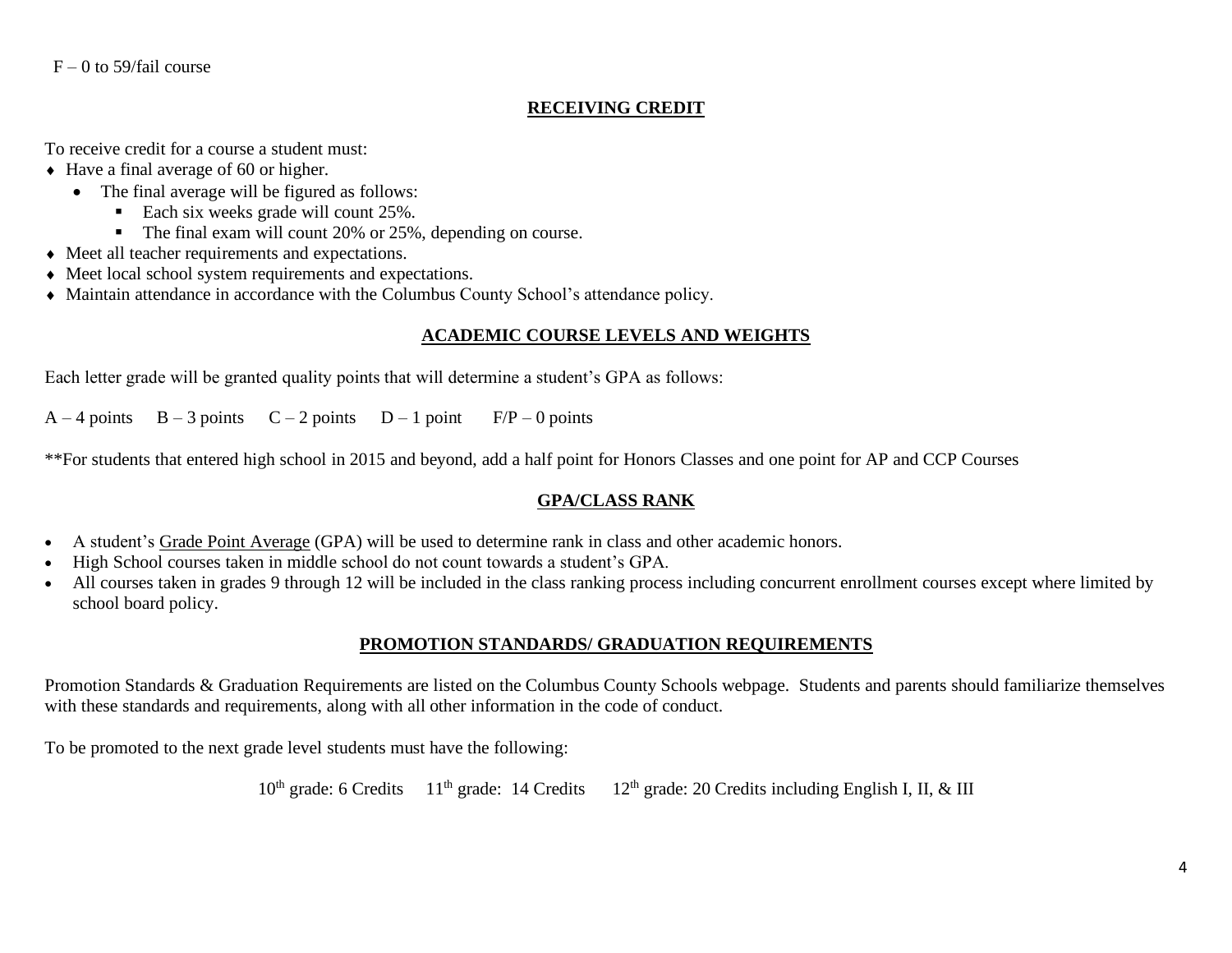To Graduate: Students must have 28 credits in the following courses: English (4), Math (4), Social Studies (4), Science (3), Health & PE (1), Arts Education (1), and Electives (11).

#### **RECOGNIZING ACADEMIC ACHIEVEMENT FOR SENIORS & JUNIOR MARSHALS**

- **Latin Honor System:** Beginning with the graduating class of 2019, CCS will utilize a Latin Honor system to recognize academic achievement. See CCS Policy 3450.Determination will be based on the student's total high school experience as determined by final weighted grade point averages as calculated by NC Power School.
- **Junior Marshals**: The top ten percent of the students in the junior class will qualify to serve as marshals based on their academic performance as calculated at the end of the first semester of the junior year. This calculation will be based on freshmen and sophomore final weighted grade point average plus first semester of the junior year weighted grade point average.

Other important information:

- To be included in any of the honors mentioned above a student must have attended East Columbus High School one full semester.
- Qualities such as: character, leadership, and citizenship will also be considered for the honors mentioned above.

#### **NORTH CAROLINA SCHOLAR'S PROGRAM REQUIREMENTS**

| English                                                                           | 4 units |
|-----------------------------------------------------------------------------------|---------|
| Mathematics (Math I, Math II, Math III, Advanced)                                 | 4 units |
| Science (Biology, Chemistry, and one other advanced science).                     | 3 units |
| Social Studies (American History I & II, Civics, World History)                   | 4 units |
| Foreign Language (two levels of the same language in grades $9 - 12$ ).           | 2 units |
| Health and Physical Education                                                     | 1 unit  |
| Four Credit Concentration in CTE, Arts, World Languages or any other subject area | 4 units |
| Honors Level or Higher Courses taken during Junior or Senior year                 | 3 units |

Students satisfactorily completing the requirements enumerated above with an unweighted GPA of 3.5 shall be named North Carolina Scholars and shall receive a NC Scholars Medal at the Senior Awards Ceremony in the spring to be worn at the graduation ceremony in June.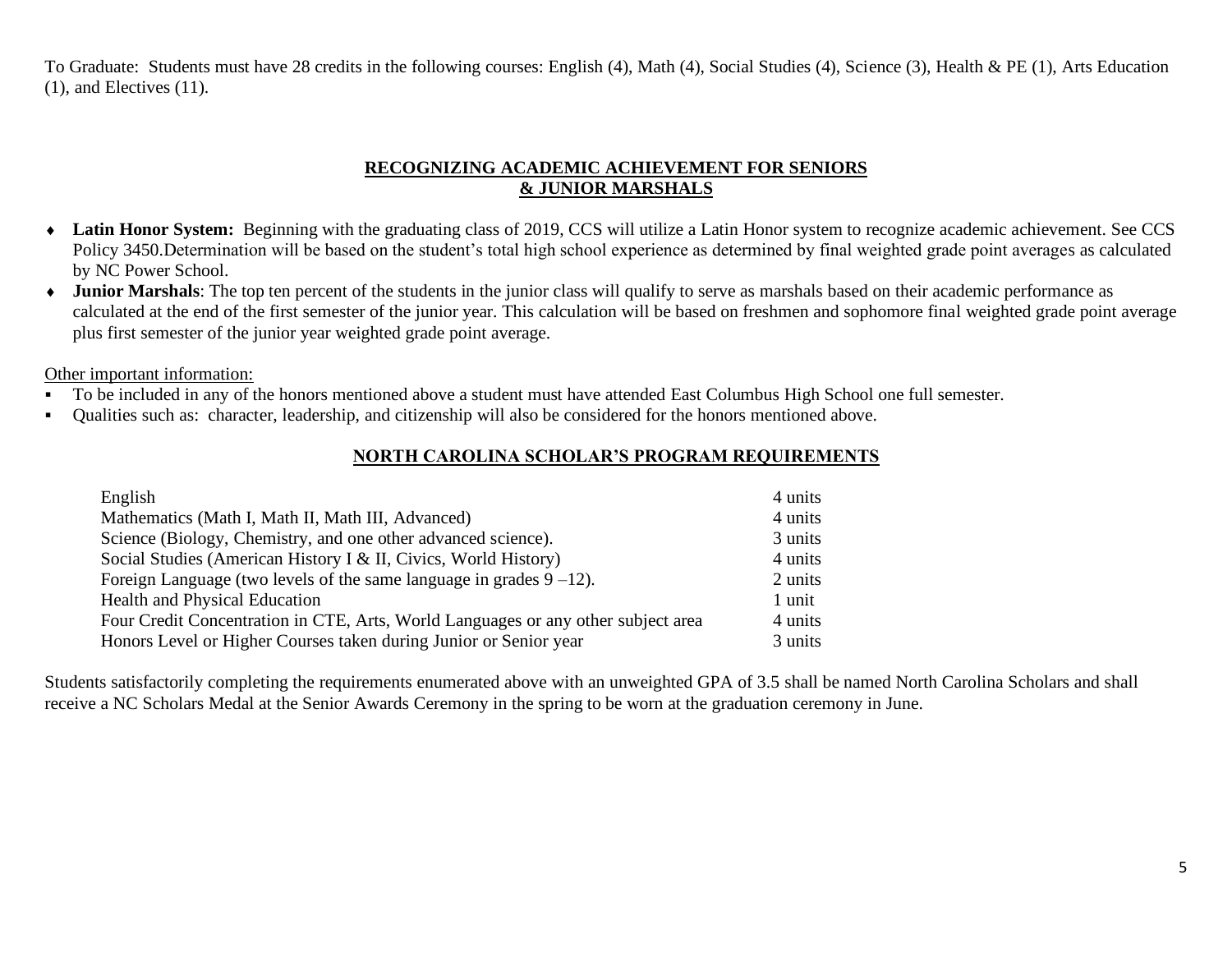#### **PRINCIPAL'S LIST AND HONOR ROLL**

Students will be recognized for the Principal's List each grading period, plus first and second semesters, by earning all A's on courses completed. Honor roll is for those with all A's and B's. Certain school-sponsored honor clubs/societies have their own published criteria which may consider character and conduct for admittance.

#### **STUDENT SERVICES DEPARTMENT**

The Student Services Department (Guidance) will work hard to provide the following services and information to East Columbus High School students and parents:

• Registration for courses

• Career selection

• Peer mediation

- Academic Advising
- Individual counseling
- Attendance counseling

- Scholarship information
- College/University planning
- Teacher Parent Consultation

• Drop-out Prevention

#### *Members of the Student Services Department are*:

| Mr. Brad Carey      | School Counselor (High School)            |
|---------------------|-------------------------------------------|
| Mr. Cory Singletary | School Counselor (Middle School)          |
| Mrs. Lynn Worrell   | <b>School Nurse</b>                       |
| Mrs. Lisa Thomas    | <b>Student Services Support Associate</b> |
| Mrs. Renee Patrick  | <b>ECJSHS Data Manager</b>                |

#### **ACADEMIC OPPORTUNITIES FOR STUDENTS**

Boy's & Girl's State Summer Ventures

Governors' School and The Covernors' School of Math & Science Scholarship Opportunities College and Career Promise

# **HIGH SCHOOL TRANSCRIPTS**

High School transcripts generated and received prior to the end of the school year are unofficial draft copies and subject to change. Official transcripts will not be issued until the school year has been completed. There are no charges for transcripts for students currently enrolled for the purpose of scholarship and college applications, academic programs, or entrance into the military. In order to receive this transcript, the student must turn in a completed *Transcript*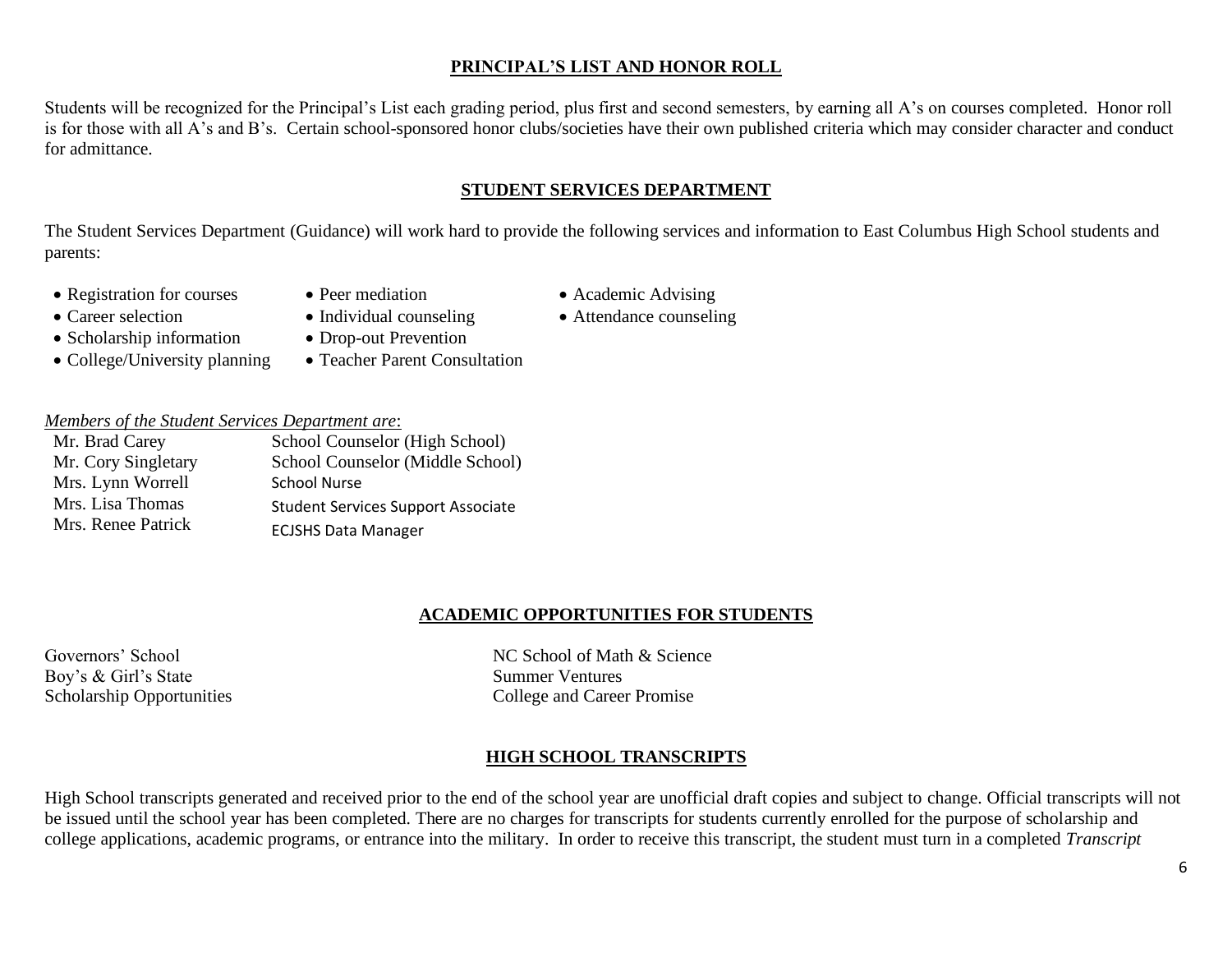*Request Form*, found in front office, to the Student Services receptionist. Please allow one to two weeks to process requests. There will be a \$5.00 charge per transcript for any purpose after graduation.

#### **REPORT CARDS AND INTERIM PROGRESS REPORTS (IPR)**

Interim Progress Reports for all students will be distributed at the 4.5 week mark for each marking period. Parents are encouraged to monitor their student's progress utilizing the Parent Portal in Power School. Report Cards will be distributed at the end of each nine-weeks grading period.

**Progress Reports Issued: Fall** September 22, 2021 November 23, 2021

**Progress Reports Issued: Spring** February 3, 2022 April 8, 2022

**Report Cards Issued** October 29, 2021 January 7, 2022 March 14, 2022 June 7, 2022

# **ADEQUATE ACADEMIC PROGRESS & YOUR DRIVER'S PERMIT/LICENSE**

North Carolina legislation requires that the North Carolina department of Motor Vehicles (DMV) be notified whenever a student (15-17) who has a driver's permit or license:

- Drops out of school,
- Or is not making adequate progress toward obtaining a high school diploma or its equivalent, unless the student is not affected by the legislation, or granted a waiver due to hardship.

#### **Upon notification, DMV will revoke the student's driver's permit or license.**

Adequate progress, as defined by the State Board of Education, is passing three out of four classes per semester for schools on block scheduling. Students whose driving privileges are revoked due to academic reasons may have their license reinstated at the end of the next semester, if the student makes adequate progress... Students who drop out of school and do not enroll in another school will lose their license until their 18<sup>th</sup> birthday.

# **SCHEDULE CHANGES**

Due to the limited class/course availability, schedule changes will be completed on a limited basis.

#### **Students will be held accountable for the courses they requested unless one of these 4 criteria apply:**

- You have an open period (missing class).
- You previously passed a class listed on your schedule.
- You need a specific course for graduation.
- You are placed in a course and have not taken the pre-requisite.

#### **The following issues are not scheduling problems and will** *not* **be addressed:**

- You want to drop a course that you requested.
- You want to change a class to a different period.
- You want to change to a different teacher.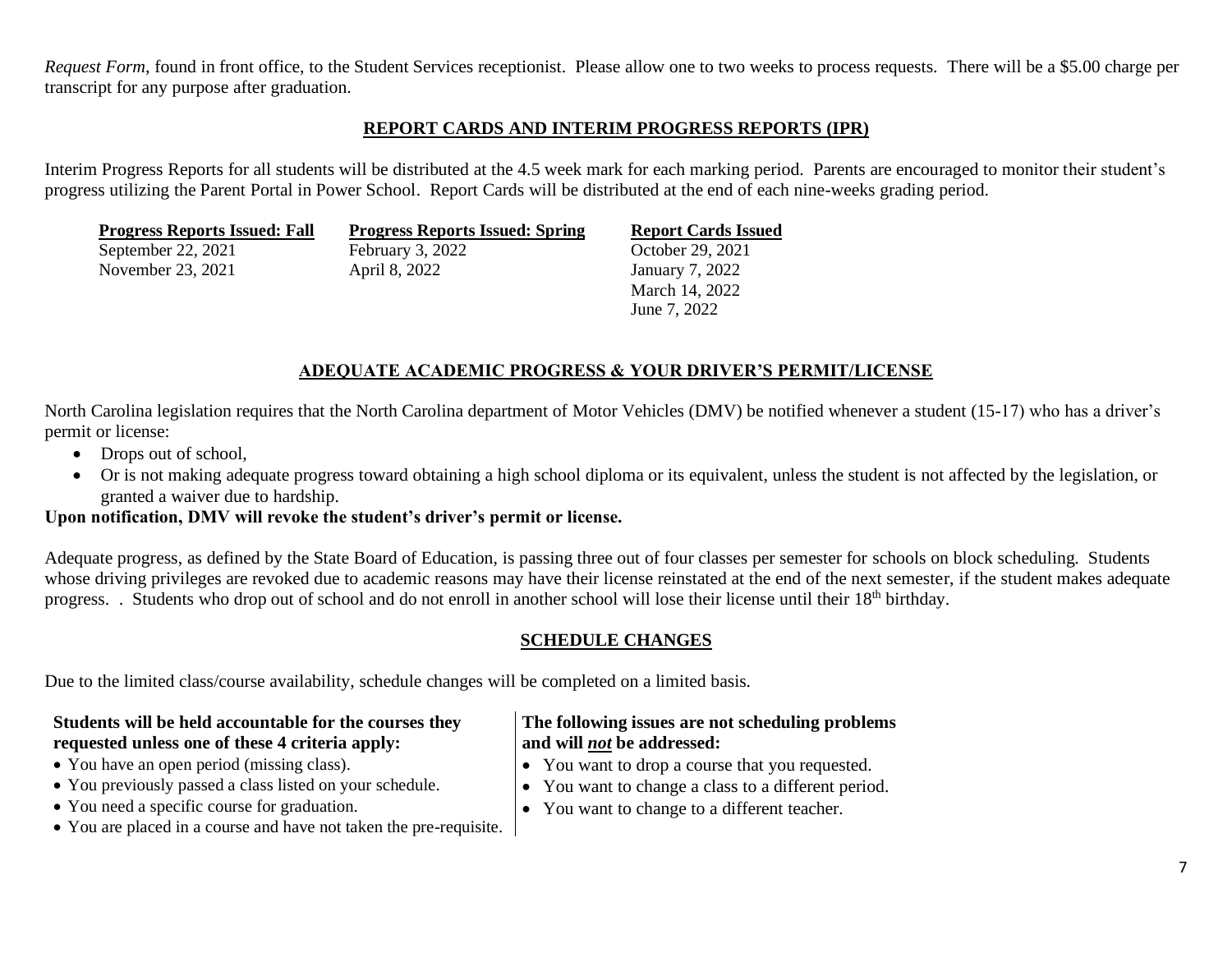- You have a CCP/SCC class that interferes or replaces a course listed.
- You have the same class listed.

• You want a different lunch or class to be with your friends.

# **CHANGE OF ADDRESS**

If you and your family move during the school year and need to make a change of address, you must provide proof of the new address to the front office to make a change in PowerSchool. Please notify East Columbus High School if you make a move.

# **TESTING**

# **FINAL EXAMS**

Every course offered at East Columbus High School has a final exam component that will count towards 20 or 25% of the student's final average. Completion of final exams is required by all students and there are four types of final exams offered:

- 1. *End-of-Course Exam:* These exams are created by the Department of Instruction and are a requirement for Math 1, Biology, and English II. These exams are completed on the computer and included a blend of short answer and multiple choice questions.
- 2. *CTE Exams:* These exams are created by the Department of Instruction and are a requirement for all CTE courses. In order for a student to receive course credit, they must take the exam.
- 3. *Teacher Made Final*: These exams are created by the teacher and are a requirement for Health/PE, World Languages, Fine Arts and some on-line classes. Teacher made final exams use a variety of methods to assess student understanding of the material.

# **ACT, Pre-ACT AND WORKKEYS**

# *(State Testing)*

ACT, the nationally recognized college admissions and career readiness program, is being administered in North Carolina high schools free of charge to students in the 2021-2022 school year. The ACT College Admissions Assessment will be given to every 11th grader on March 1, 2021. The Pre-ACT assessment will be given to every 10th grader on October 20, 2021 and the WorkKeys assessment will be administered to 12th grade Career and Technical Education concentrators in early December and February. These tests are mandated by the Department of Instruction and *all required students* must complete their respective test.

# **ACT, SAT, and AP REGISTRATION AND TESTING DATES**

**(***Non-State Testing)*

In addition to the state administered ACT given in February to current Juniors, the ACT and SAT test dates are listed below. As a reminder, students at ECHS are eligible for fee waivers for the ACT and SAT.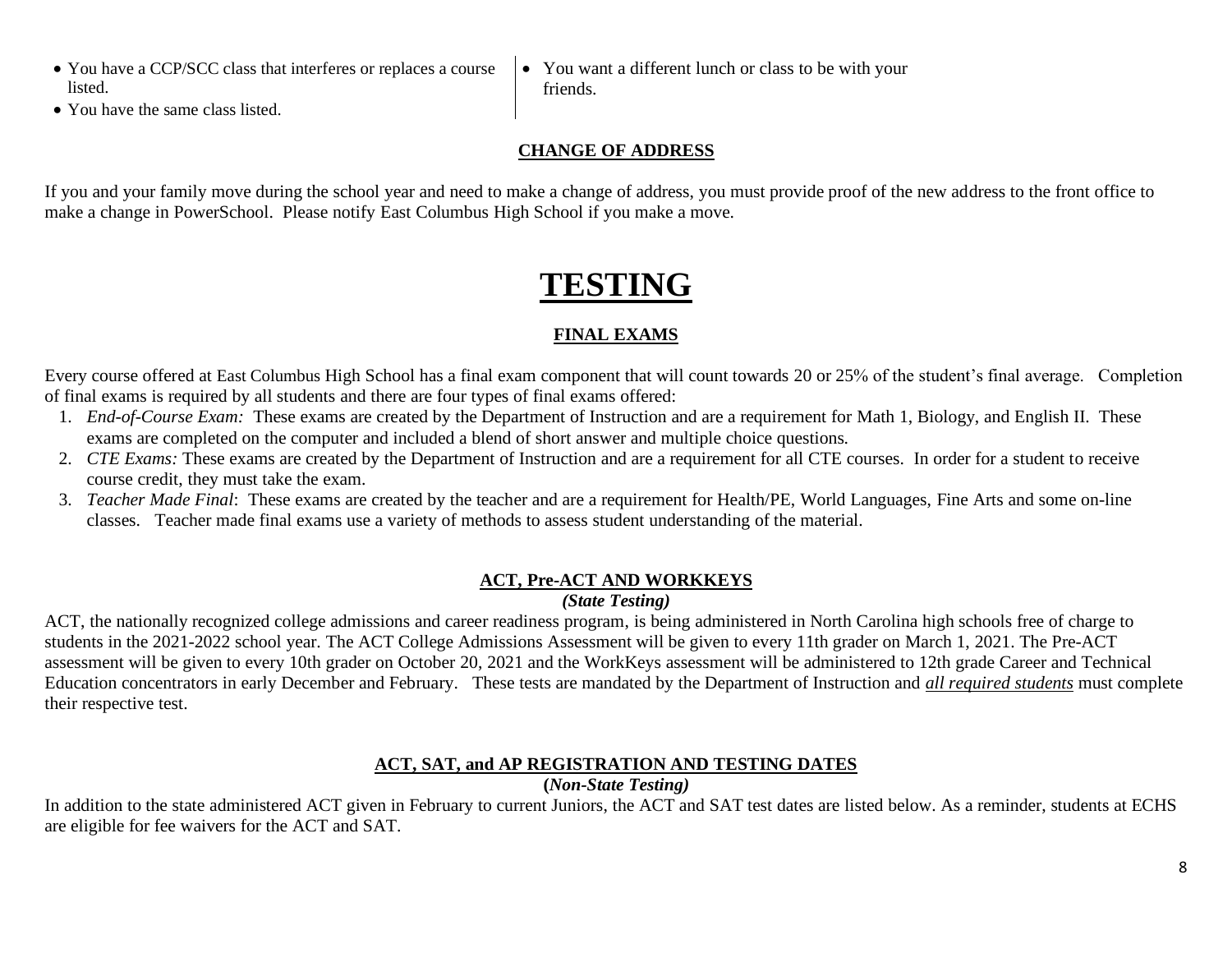# **ACT REGISTRATION AND TESTING DATES**

| 2019-2020<br><b>Test Dates</b> | <b>Test</b> | <b>Regular Registration Deadline</b><br>(postmark/submit by) |
|--------------------------------|-------------|--------------------------------------------------------------|
| September 11, 2021             | <b>ACT</b>  | August 6, 2021                                               |
| October 23, 2021               | <b>ACT</b>  | September 17, 2021                                           |
| December 11, 2021              | <b>ACT</b>  | November 5, 2021                                             |
| February 12, 2022              | <b>ACT</b>  | January 7, 2022                                              |
| April 2, 2022                  | ACT         | February 25, 2022                                            |
| June 11, 2022                  | <b>ACT</b>  | May 2, 2022                                                  |

Students are to register for the ACT at [www.act.org](http://www.act.org/) and the school code is 340010.

| 2018-19<br><b>Test Dates</b> | <b>Test</b>                    | <b>Regular Registration Deadline</b><br>(postmark/submit by) |
|------------------------------|--------------------------------|--------------------------------------------------------------|
| October 2, 2019              | <b>SAT &amp; Subject Tests</b> | September 23, 2019                                           |
| November 6, 2019             | <b>SAT &amp; Subject Tests</b> | October 8, 2019                                              |
| December 4, 2019             | <b>SAT &amp; Subject Tests</b> | November 4, 2019                                             |
| March 12, 2020               | SAT only                       | February 11, 2020                                            |
| May 7, 2020                  | SAT & Subject Tests            | April 8, 2020                                                |
| June 4, 2020                 | <b>SAT &amp; Subject Tests</b> | May 5, 2020                                                  |

#### **SAT REGISTRATION AND TESTING DATES**

Students are to register for the SAT at [www.collegeboard.org](http://www.collegeboard.org/) and the school code is 340010.

#### **AP TESTING DATES**

| Testing Date and Time    | l Test                      |
|--------------------------|-----------------------------|
| Wed. May 4, 2020 8:00 AM | AP Literature & Composition |

#### **Registration is in the Spring of 2022.**

#### **PSAT TESTING**

*(Non-State Testing)*

On October 13, 2021, East Columbus High School will give the PSAT to students who register for the test. The test will measure critical reading, mathproblem solving, and writing skills. Juniors who want to be considered for the National Merit Scholarship are strongly encouraged to take this test. Students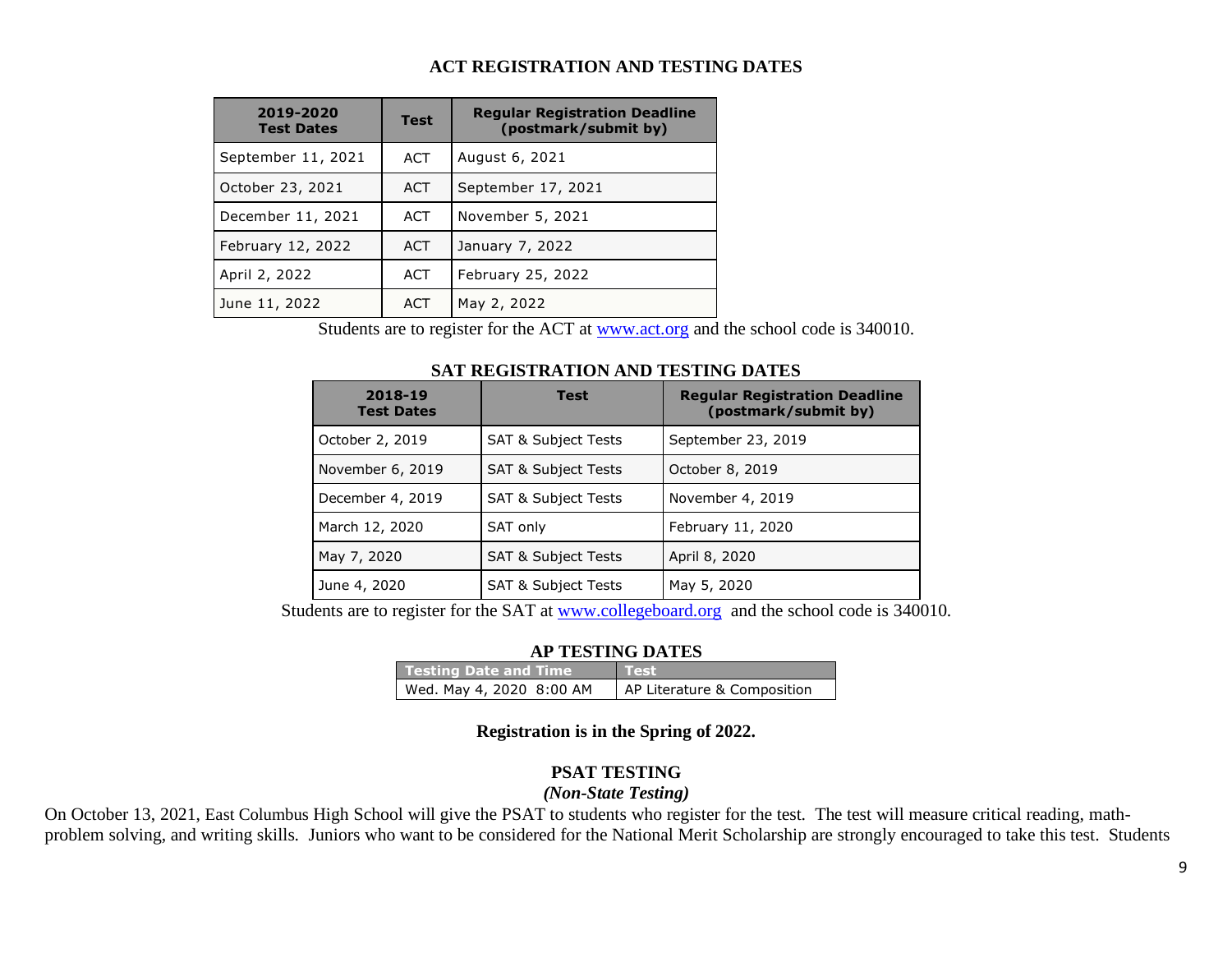will be required to pre-register and pay a nominal fee for the test. Announcements will be made concerning registration for the test. *Students wishing to take the test are encouraged to register early as the number of available tests will be limited.*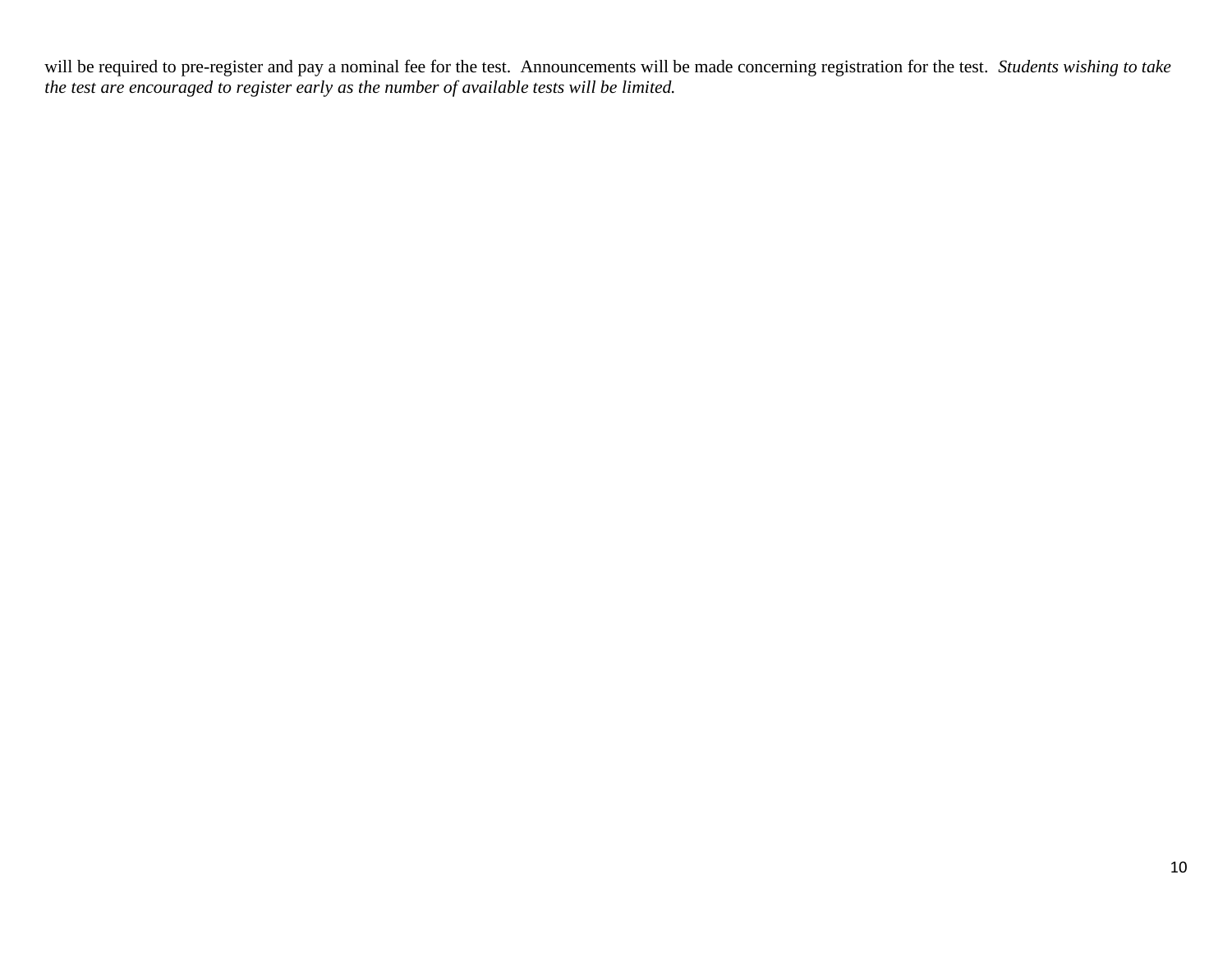# **ATTENDANCE**

In order for a student to receive credit for a course, he/she may not be absent from class more than ten periods.

- To receive credit for a course, a student who is absent is responsible for making up all assigned work regardless of the reason for the absence.
- All work missed during an absence must be made up within five days upon returning to school.
- *A student must be in class at least 70 minutes to be counted present.*
- For more information please review CCS Board Policy 4400.

# **ATTENDANCE POLICY**

- Period attendance is taken in each class on a daily basis.
- All absence notes are due to the front office within 3 days of the absence to be considered excused.
- Notes from parent/guardian should list both home and work telephone numbers where they can be contacted, the date(s) of the absence(s) and specific information/reason for the absence.
- Notes from doctors, dentists, and court officials are required when appropriate.
- Students with excessive absences will have individual parent conferences with grade level administrator and require official documentation of absences.
- Students arriving to school after the official start of their school day are to report immediately to the office to sign-in stating the reason for the absence or tardy.

# **EXCUSED ABSENCES**

Per North Carolina General Statute and North Carolina State Board of Education Policy, excused absences are defined as the following:

- 1. Illness or injury which makes the student physically unable to attend school
- 2. Quarantine Isolation ordered by the Department of Health
- 3. Death in the immediate family
- 4. Medical or Dental appointments
- 5. Court or Administrative proceedings
- 6. Religious observance
- 7. Educational opportunities with *PRIOR APPROVAL* as documented on the "Request for excused absence for Educational Reasons". This form is available in the in the front office. The form must be approved by the principal five days in advance of the absence. Required documentation must be submitted five days upon the student's return to school.

# **UNEXCUSED ABSENCES**

Absences from class due to the following reasons shall be coded unexcused.

• Car trouble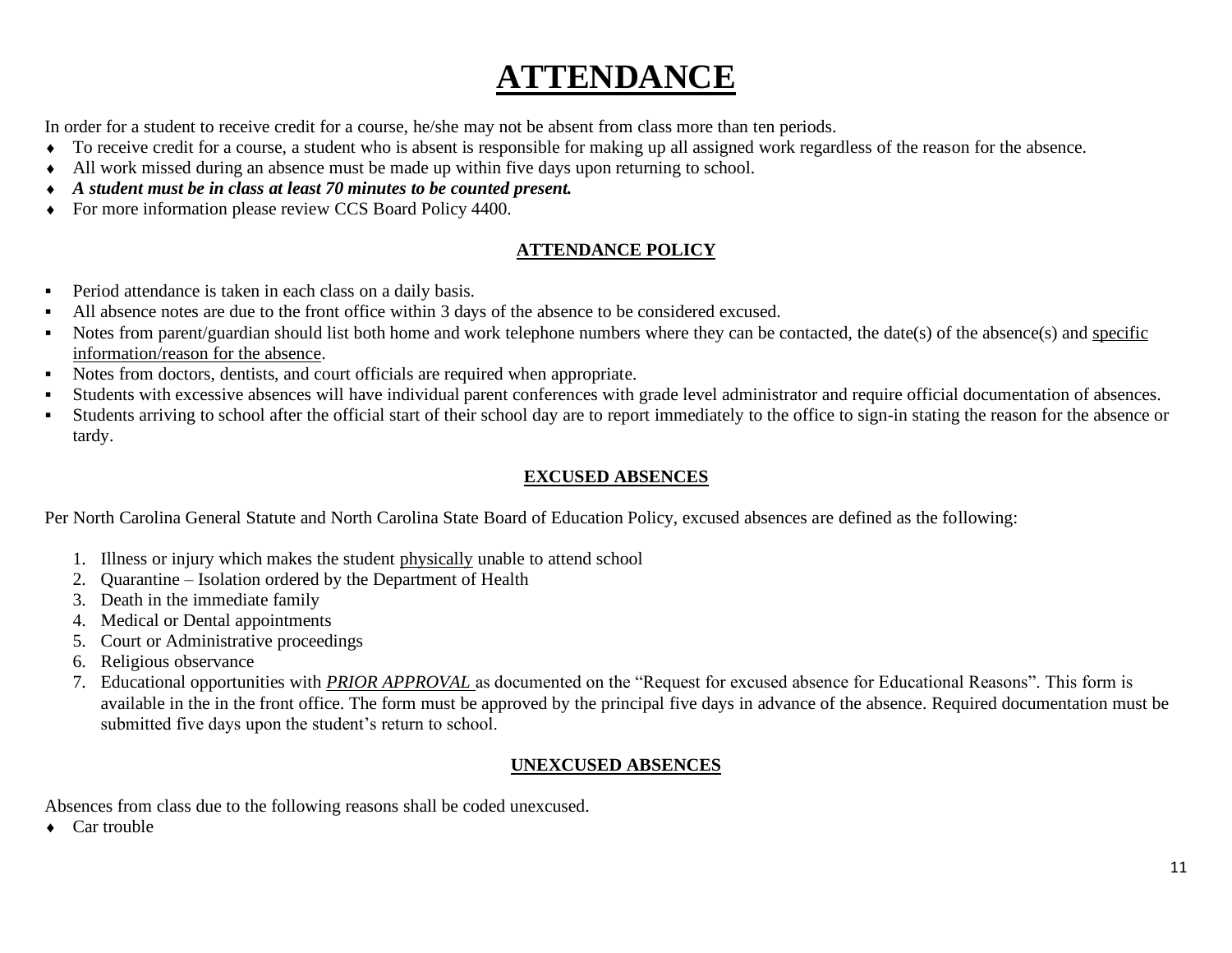- Oversleeping
- Running errands
- Failure to bring an absence note from home
- Cutting/skipping

# **SCHOOL RELATED ACTIVITES**

School related activities as outlined below should not be counted as absences from either class or school.

- Field trips sponsored by the school
- School initiated and scheduled activities
- Athletic events *requiring early dismissal* from school
- Governor's or Legislative pages

# **EDUCATIONAL LEAVE REQUESTS**

Students who miss school due to educational opportunities or college visits can request permission for the absences to be excused by completing the Education Leave Form found in the front office. The student must have the form signed by all teachers with final approval from the principal *five days* prior to the date requested. Students will be responsible for providing proper documentation of their leave and completing all missed assignments within five days. Students with excessive absences may not receive approval for educational leave.

# **CHECK-IN / CHECK-OUT PROCEDURE**

#### **Student Check-Out Process:**

- **1.** Parents may check-out students, in person and with proper photo identification, through the front office. **Due to safety concerns, phone calls will not be permitted to check-out a student.** Students will not be permitted to check-out after 2:30.
- 2. Students who drive and park on campus that need to leave before the end of the day must present a note to the main office prior to 8:45am. The note must include the following: student name, time of check-out, reason for check-out, parent/guardian name and signature, and contact number for parent. East Columbus High School staff will verify the note with the parent/guardian who wrote the note between 8:30 and 9:30 am by calling the number listed on the note. The phone number listed on the note **must match a parent/guardian phone number listed in PowerSchool or the parent will not be contacted and the student will not be permitted to check-out.**

Habitual requests to check-out a student shall be reported to the administration for further investigation and *may warrant denial of future check-outs via note and require a parent/guardian completing future check-outs in person.*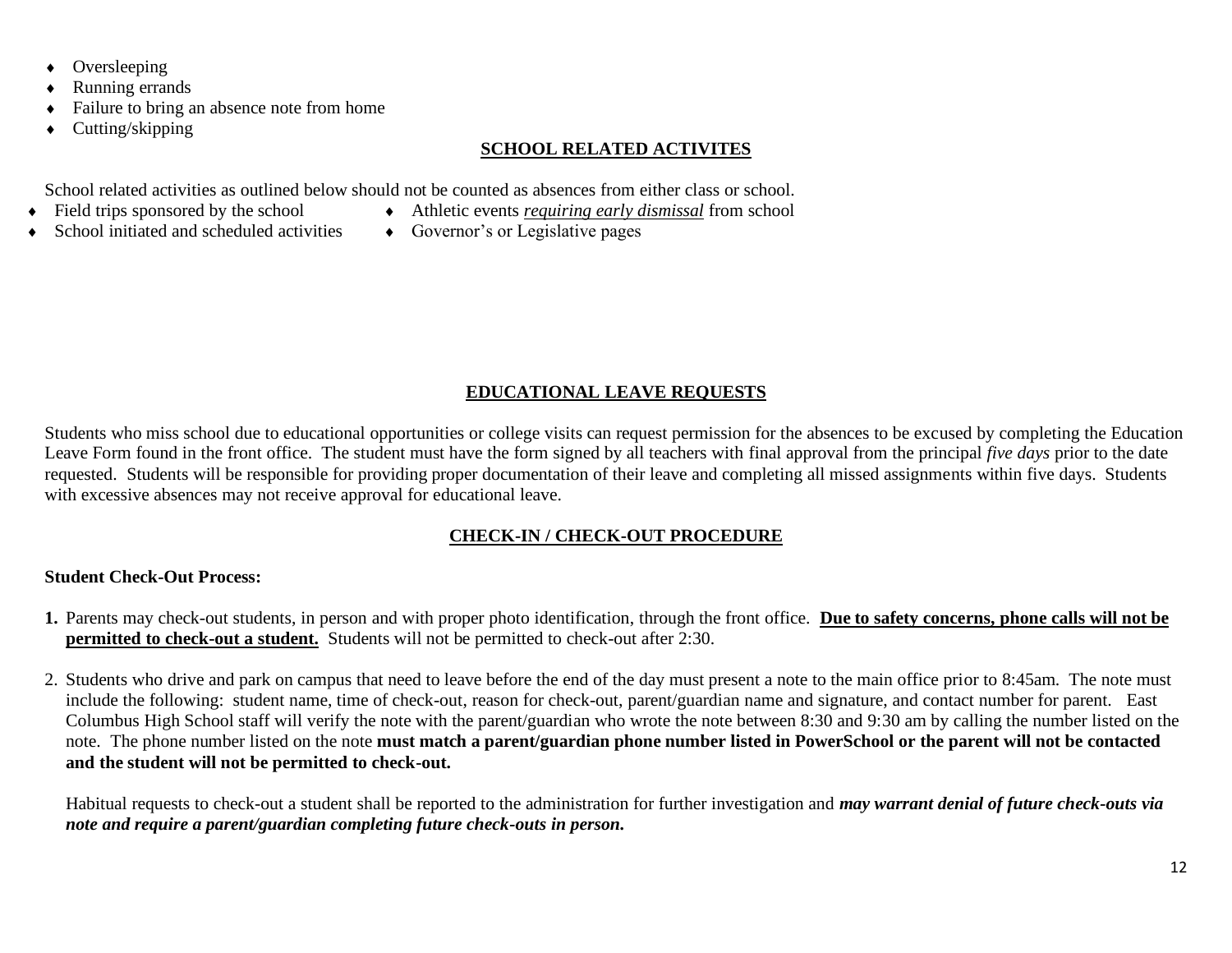- *3.* Please note that only the parent/guardian listed on the student's current year Student Information Sheet or in PowerSchool may check-out or have contact with a student. Good, working contact numbers, including cell phone, work, and home numbers, are to be updated by the parent/guardian throughout the school year as needed. *Phone calls will not be accepted to change a student's contact information in PowerSchool or to check-out a student.*
- *4.* Parent permission and written authorization is required for all students to check-out, regardless of age.
- *5.* Current students cannot check-out other current students for the day, unless they are siblings and parents provide written authorization for each check-out.
- *6.* Students that have graduated in the past three years cannot check-out students or be added to a list of contacts authorized to check students out unless they are siblings or immediate family members. If an older sibling is to check a student out, written authorization will be needed each time from the parent. *(No phone calls.)*
- *7.* Students who do not follow the check-out process and leave campus without permission are considered skipping and subject to disciplinary consequences including loss of parking privileges.
- *8.* Please note that East Columbus High School staff will not interrupt assemblies, pep rallies, or state/national exams (ie. ACT, EOC, NCFE, etc.) to checkout students.

# **ILLNESS AND EMERGENCIES**

Students who become ill, get hurt, or have an emergency while on campus must report to the main office so school nurse or administration can notify parents and make a decision about what is best for the student's welfare. A faculty member who determines that a student is not able to make it to the main office because of illness, injury, or an emergency will notify the main office/administration.

# **TARDY TO CLASS**

Anytime a student is not in class when the bell to begin class rings, the student is considered tardy. Excessive tardiness will lead to escalating consequences; therefore, students are encouraged to arrive to class on time to avoid consequences. Excessive tardies and associated consequences will follow the chart below:

| Tardy# | <b>Consequence</b>                                               |
|--------|------------------------------------------------------------------|
| $1-4$  | Teacher Consequence and parent contact                           |
|        | Partial Day ISS (Referral to Administration)                     |
|        | ISS (Referral to Administration)                                 |
| 10     | Parent and Administrator Conference (Referral to Administration) |

\*\*Tardies are cumulative and will reset at the end of each marking period.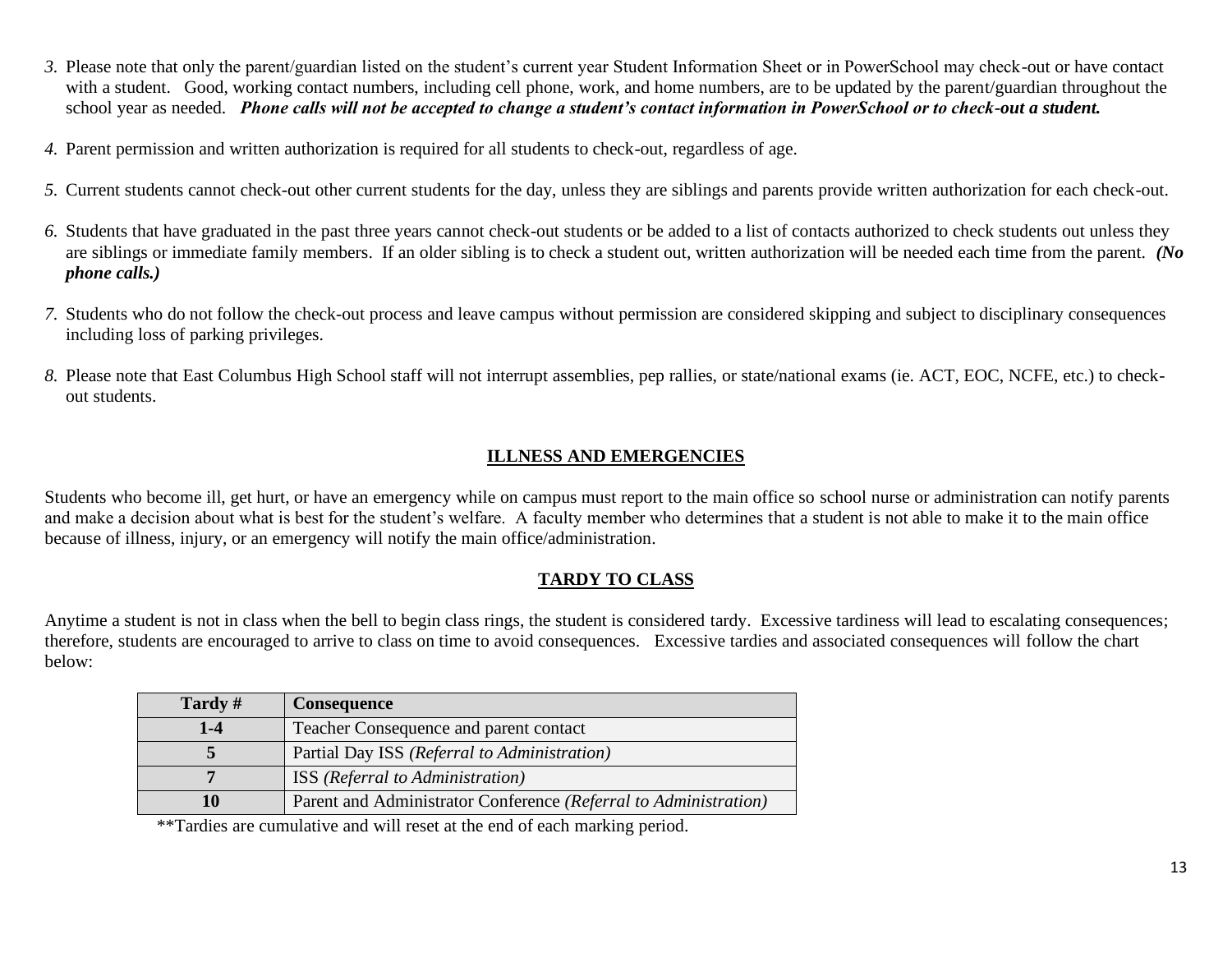Excessive tardies to first block or to a student's first class on campus will result in parking privileges being revoked for both the short term and long term. Students habitually tardy to class or multiple classes will have escalating consequences including multiday ISS, OSS and revocation or suspension of parking privileges. Plans will be developed involving members of Student Services, the STAT team, and other stakeholders to promote students arriving to class in a timely fashion.

| <b>Regular Bell Schedule</b>         |                                                         |  |  |
|--------------------------------------|---------------------------------------------------------|--|--|
| <b>Swamp Chomp Bell Schedule</b>     | <b>Junior High Schedule</b>                             |  |  |
| $8:00 - 9:15$<br>First period<br>٠   | $8:00 - 8:50$<br>First Block/Elective/Planning 8th<br>٠ |  |  |
| $9:20 - 10:35$<br>Second period<br>٠ | First Block/Elective/Planning 7th<br>$8:55 - 9:45$<br>٠ |  |  |
| 10:40 - 11:55 Third period<br>٠      | $9:50 - 10:45$<br>Second Block<br>$\bullet$             |  |  |
| 12:00 - 12:30 Chomp A<br>٠           | 10:50 - 12:00 Lunch/Intervention<br>۰                   |  |  |
| $12:35 - 1:05$<br>Chomp B<br>٠       | 12:05 - 12:55 Third Block<br>٠                          |  |  |
| $1:10 - 1:40$<br>Chomp C<br>٠        | Fourth Block<br>$1:00 - 1:50$<br>٠                      |  |  |
| $1:45 - 3:00$<br>Fourth Period<br>٠  | $1:50 - 2:05$<br><b>Break</b><br>٠                      |  |  |
|                                      | $2:05 - 2:55$<br>Fifth Block<br>$\bullet$               |  |  |
|                                      |                                                         |  |  |
|                                      |                                                         |  |  |
|                                      |                                                         |  |  |

# **ARRIVAL TO & DISMISSAL FROM CAMPUS**

# **CLOSED CAMPUS**

East Columbus High School operates as a closed campus which means that students are to stay on the school grounds from the time they arrive (even if the first bell has not yet sounded), until dismissal in the afternoon. Students are not permitted to leave campus unless they have received permission from the principal or the principal's designee, follow the check-out procedure, or have a free period with permission to leave.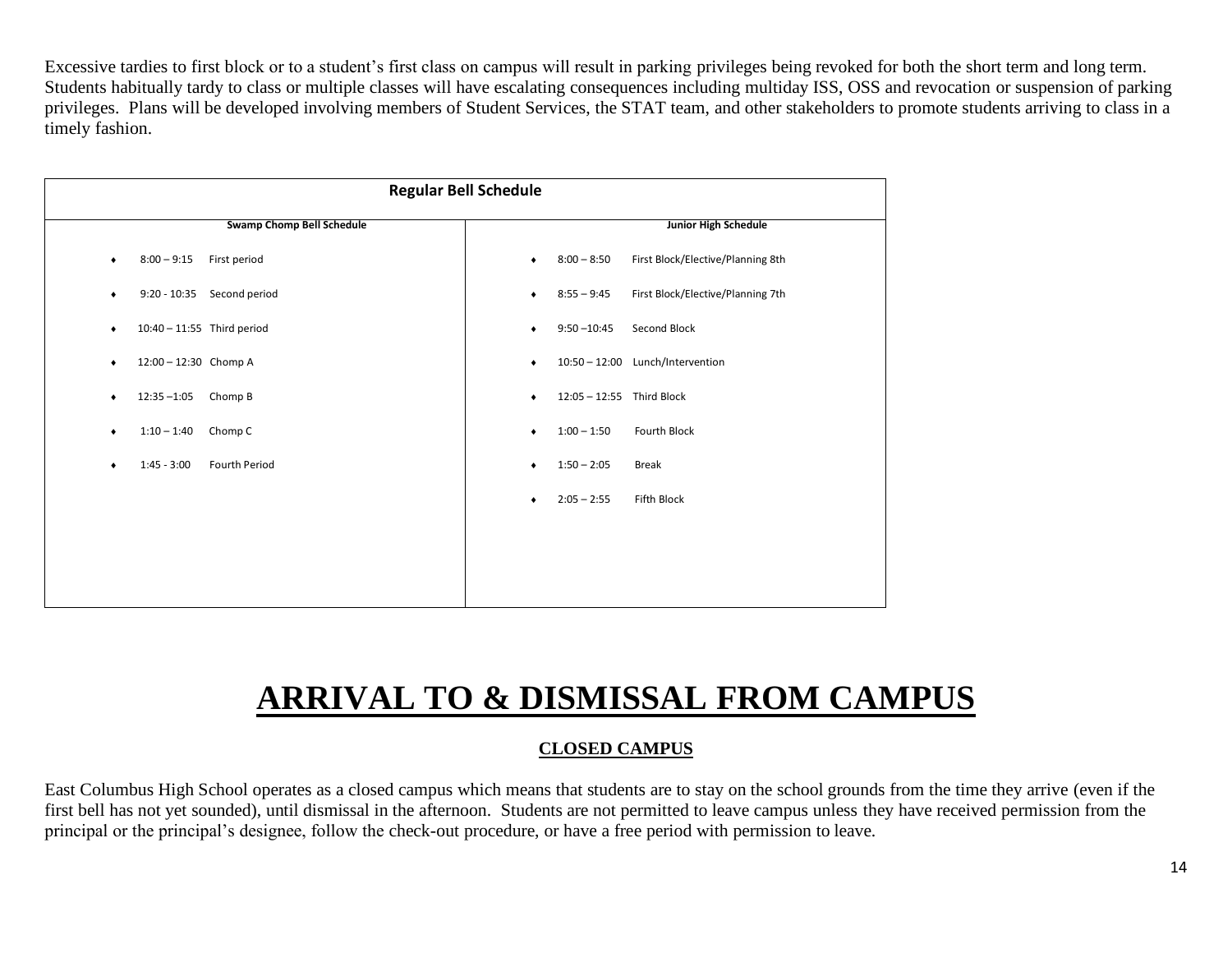#### **ARRIVAL AT SCHOOL**

The school building will open at **7:45 am** each morning. The media center will be open from **7:55 am-3:10 pm**, Monday through Friday, for those students needing to do research. No pass is necessary, but a student must sign in when he/she enters the media center. All media center expectations will be enforced. Upon entering the building, students will walk through metal detectors and their belongings will be checked by school staff. Students are expected to go to their lockers, take care of personal needs, and report to first period class. The exterior doors of East Columbus High School are locked by 8:15 am and any student arriving late must enter the building through the front door and sign-in at the main office.

#### **HALL PASSES**

Except during class changes and lunch, students should be in class the entire school day. However, should the occasion arise that a student needs to leave class; it is the responsibility of the student to get a hall pass from the teacher. No students will be allowed in the hallways without an official hall pass and the hall pass will permit the student to go to a designated area(s) only. Students are encouraged to take care of personal needs during class changes and lunch. Leaving class will be limited during the first 20 minutes and last 20 minutes of class.

#### **MOVEMENT IN HALLWAYS**

As student enrollment continues to increase, movement through the hallways becomes more difficult to navigate. Therefore, students will no longer be able to stop or congregate in the hallways to talk with friends or classmates. Students must be moving at all times from class to class or to the restrooms. Teachers, administrators, and other staff members will be in the hallways to move students along and prevent them from "posting up" to talk with friends.

#### **TITLE IX: KEEPING STUDENTS SAFE**

Title IX is a civil law where "no person in the United States shall, on the basis of sex, be excluded from participation in, be denied the benefits of, or be subjected to discrimination under any education program or activity receiving Federal financial assistance.". Any unwelcomed harassment or discrimination falls under Title IX. Columbus County Schools does not discriminate on the basis of race, color, national origin, sex or disability in its programs or activities. The following Title IX Coordinators: Heather Pigott for students and Cassie Cartrette for employees have been designated to handle inquiries. Columbus County Schools, 817 Washington St., Whiteville, NC 28472, (910) 642-5168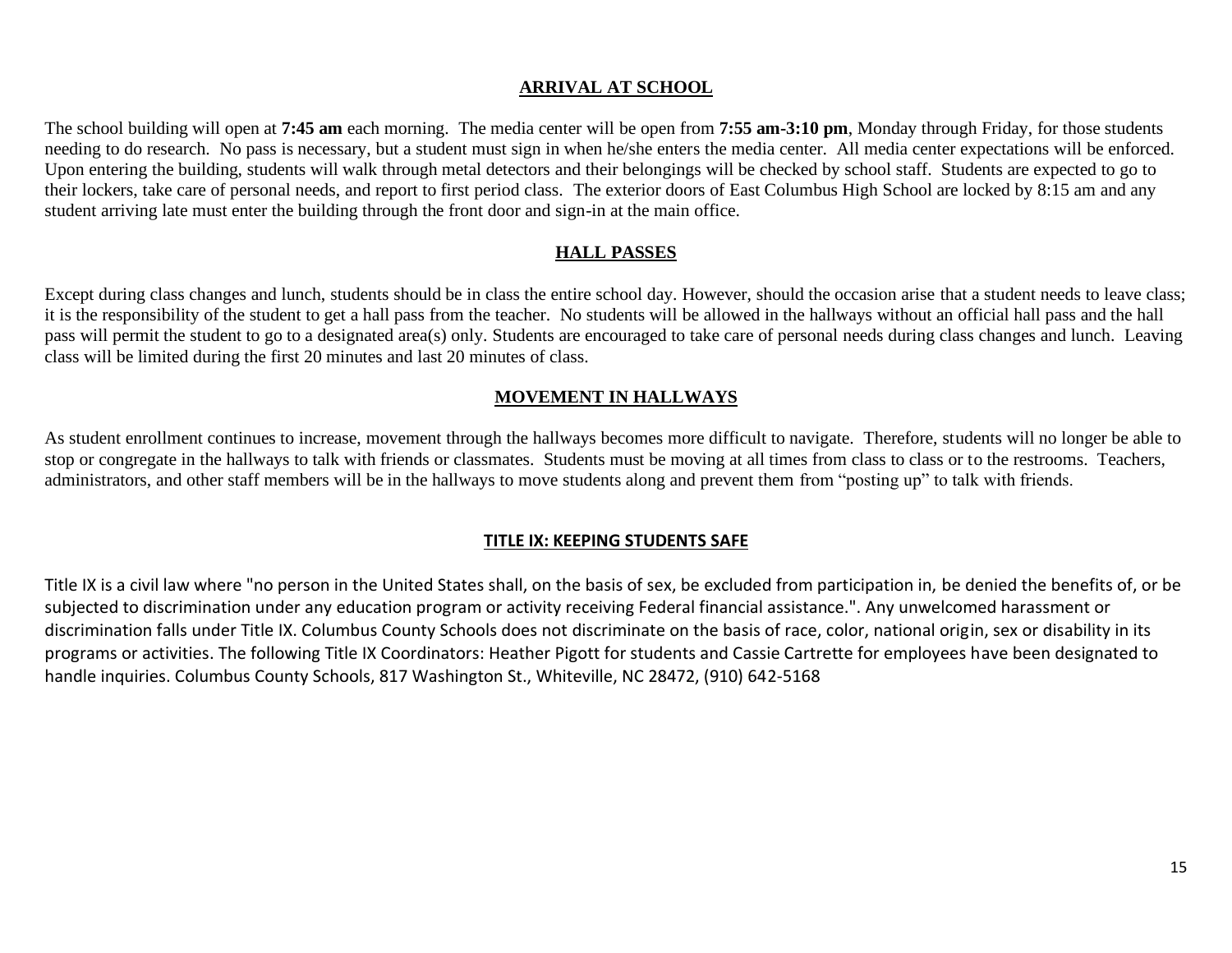#### **STUDENT DRIVING PRIVILEGES, RULES, & EXPECTATIONS**

A student being permitted to drive and park on school campus is a matter of privilege, not a right. A student not meeting the rules, regulations, and expectations of the East Columbus High School administration will forfeit their privilege to drive and park on the school premises on a temporary or permanent basis.

Parking permits will be sold before and after school or during lunch. Students must provide a completed form (may be picked up in front office) with both student and parent signatures, a copy of each of the following: driver's license, proof of insurance, and vehicle registration, and the appropriate fee. Parking permits are \$20 and must be purchased for parking on campus. Refunds will not be given in the event that a student is suspended from school, long term suspended or loses the ability to park on campus due to school or personal actions.

Students who are consistently tardy to school or leave campus without permission will have their parking privileges suspended or revoked.

Students are not permitted to go to their vehicle during the instructional day without first obtaining permission and an appropriate pass from the front office.

Per CCS Policy 4342, vehicles that are parked on campus are subject to search by administration. Please see the *East Columbus High School Student Driving Privileges, Rules, & Expectations Form* for more information.

# **PARKING VIOLATIONS & CONSEQUENCES**

Consequences for students *who park on campus without purchasing a parking permit* will follow the process below:

**First offense:** Warning Ticket *and* parent contact **Second offense:** Vehicle booted (free removal) *and*  parent conference

**Third offense:** Vehicle booted (\$10 removal fee) *and*  parent conference **Fourth offense:** Vehicle towed at owner's expense

Students will receive escalating consequences including warnings, tickets/fines, and boots for repeated violations the following offenses:

- 1. Parking in an area not assigned to student parking.
- 2. Parking on campus while parking permit is revoked.
- 3. Parking in visitor parking or in the front of the school.

Please refer to the *East Columbus High School Student Driving Privileges, Rules, & Expectations Form* for more information or for purchasing a parking permit.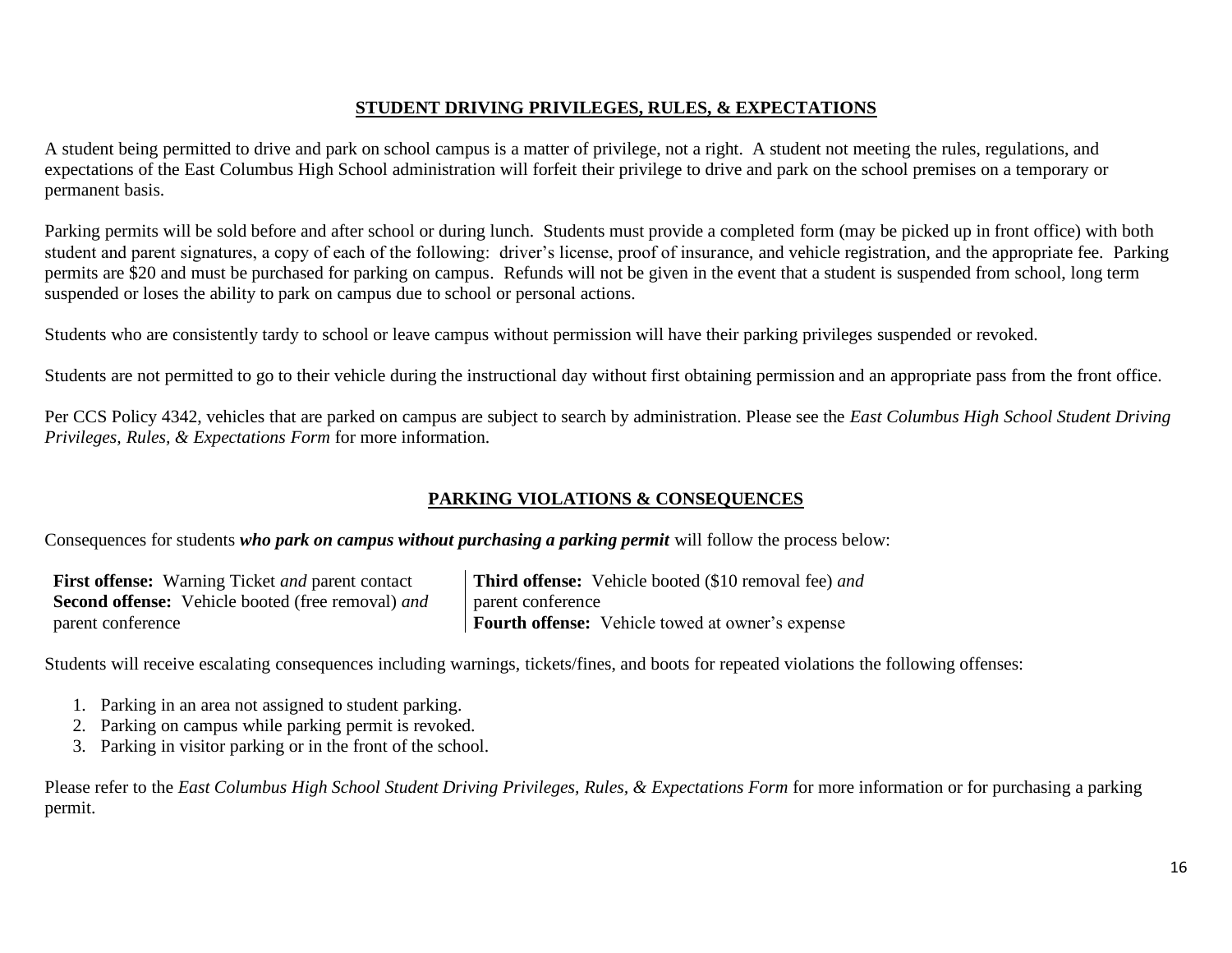#### **SCHOOL BUS PROCEDURES**

Columbus County Schools provides transportation for students to and from school via a school bus. It is expected that students will behave in an appropriate manner while on a school bus and follow certain rules and procedures when riding a school bus. Riding a school bus is a privilege, and students who misbehave on a school bus will lose that privilege.

#### **Bus Rules and Procedures:**

- 1. Be at your bus stop at the appropriate time in the morning.
- 2. Follow all directives and rules of the bus driver.
- 3. Remain seated at all times. Only stand up when the bus has come to a complete stop and you are ready to exit the bus.
- 4. Keep all body parts in the bus.
- 5. Do not throw objects on or out of the bus.
- 6. Use a reasonable tone and voice when talking on bus.
- 7. Foul and inappropriate language on a school bus is prohibited.
- 8. Students should not conduct themselves in such a manner that is unsafe or a distraction to the bus driver.

#### **Students who violate the bus rules and procedures will face the following consequences:**

- **1 st offense:** Warning and parent contact by an administrator
- **2nd offense:** 1 Day Bus Suspension
- **3rd offense:** 2 Day Bus Suspension
- **4th offense:** 3 Day Bus Suspension
- **5th offense:** 5 Day Bus Suspension
- **6 th offense: 10 Day Bus Suspension**
- **7 th offense: Removal from the bus**

**The following actions on a bus will lead to in or out of school suspension:** fighting, possession of illegal/controlled substances, use of tobacco products, possession of a weapon, bullying, disrespect towards the bus driver, etc. Students and parents should familiarize themselves with SBP 6305.

If a student does not ride the bus for 10 consecutive days, they are removed from the route sheet completely. On the 11th day the student will no longer be able to ride that bus unless an ADD/DELETE sheet is filled out and given to the driver.

# **RIDING A DIFFERENT BUS**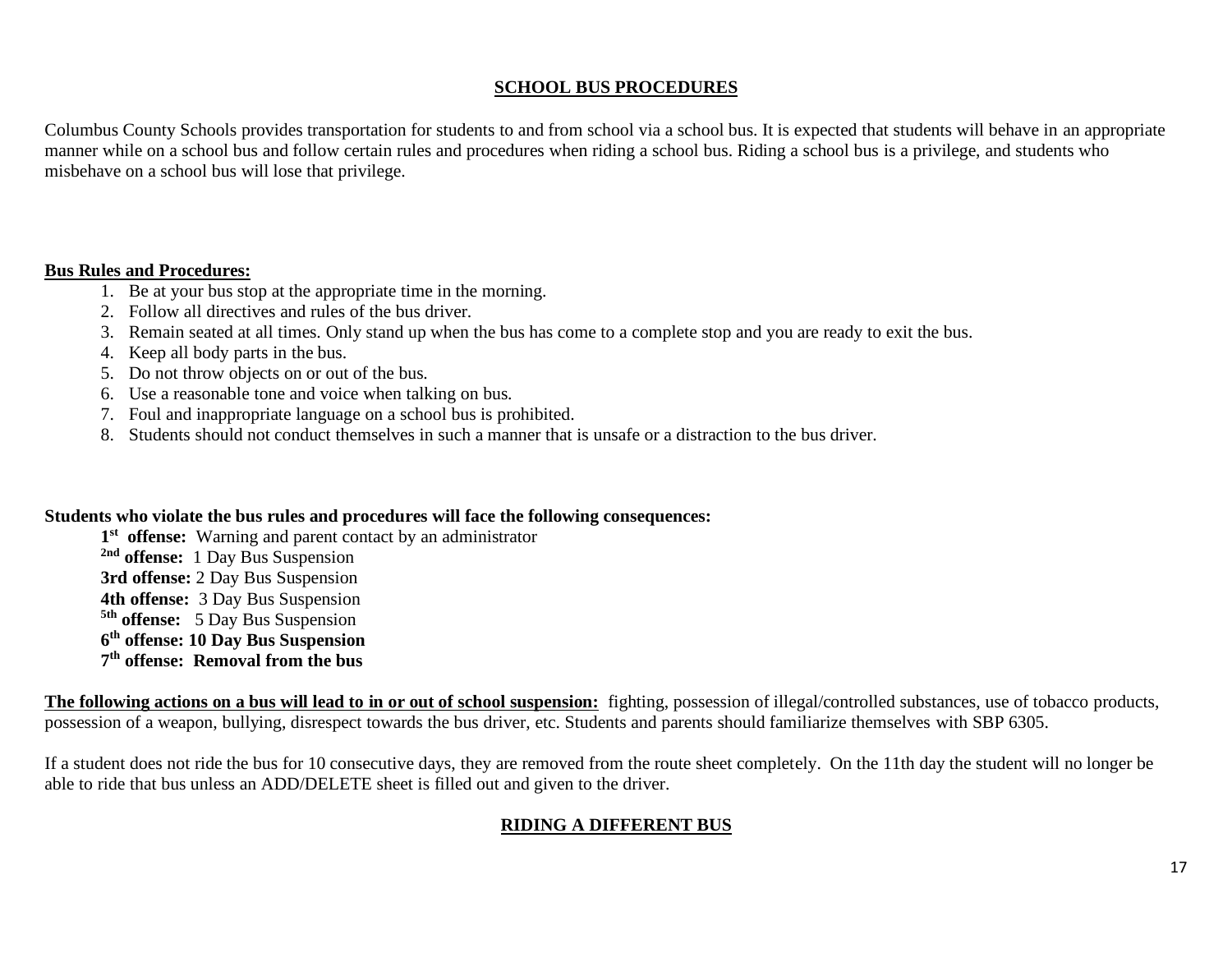Anytime a student needs to ride a different bus, he/she needs to bring a note from their parents stating what bus they need to ride. The note must be signed and contain a contact number for the parent. The note must be turned into front office by 12:00 noon for approval. Once verbal confirmation with the parent has been made, a bus pass will be issued to the student to ride the different bus. The pass must be presented to the driver of the bus in order to board the bus. No passes will be issued after 2:00 PM. Any misconduct by the student will result in loss of the privilege to ride a different bus.

#### **DISMISSAL OF BUSES**

After the bell rings for student dismissal, students should make every effort to move quickly to the bus parking lot. Students will have approximately seven minutes from the time the bell rings until the buses pull out. Having students run to their bus while it is leaving or having a bus stop suddenly to allow a student to board is a safety issue; therefore, *once the first bus leaves, students will not be permitted to board any bus.* Students who miss their bus in the afternoon will have to find alternate transportation home.

# **CAMPUS LIFE**

East Columbus Jr-Sr High School is your school. Treat it with respect and consideration just as you would your own home and personal property. Get involved and attend as many co-curricular activities as your academic schedule will allow. It will boost your school spirit. Be proud of what you have and show everyone that you have "Gator Pride"!

# **VISITORS ON CAMPUS**

Visitors to campus shall report to the main office and sign in with the school receptionist and receive a visitor's pass. East Columbus High School utilizes a buzzer entry system located at the main entrance to enter the building. Faculty members and students will report to the administration and School Resource Office anyone who should not be on campus and violators are subject to arrest for trespassing. Former students are not allowed on campus until after 3:15 pm unless approved by the principal.

# DAILY ANNOUNCEMENTS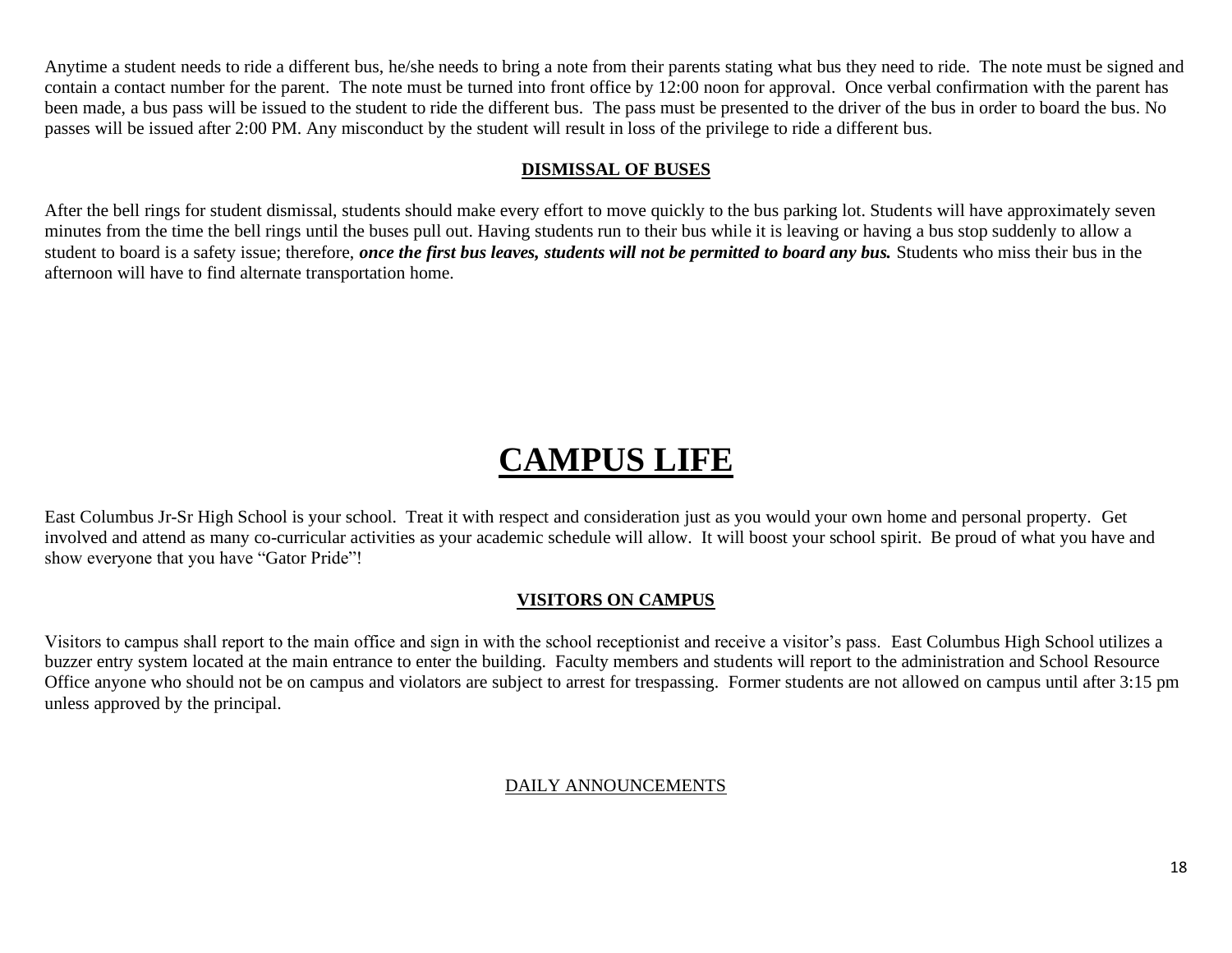Daily school announcements will be made each day at the beginning of second period. Many aspects of student life at East Columbus High School are included in the announcements including upcoming events, testing information, extracurricular events, athletic opportunities, etc. It is important that you are respectful during the announcements and remain quiet so other students may listen. If there are athletic contests, athletic practice, or club meeting cancellations after daily announcements have been made, the administration will announce those cancellations when appropriate.

#### **STUDENT MEDICATION**

All medications (both prescription and over the counter) must be regulated and under control of the school nurse. Per Board of Education Policy 6125, parents may request for the school nurse to distribute medicine to their student by completing the appropriate form and obtaining a doctor's signature. Students are prohibited from having any medication with them during the school day. Exceptions to this must be discussed with the school nurse. If your student has diabetes, please notify the nurse so that an appropriate care plan can be created.

#### **TUTORING AND REMEDIATION**

Additional tutoring and remediation times are to be scheduled directly with the course specific teacher. High school students will be scheduled for Chomp sessions if they need additional assistance in their specific classes. Students are encouraged to communicate with their teacher if they are struggling academically and need extra assistance.

#### **STUDENT DELIVERIES**

The delivery of food, flowers, and gifts to students at school is *strictly prohibited*. Parents may drop off school related items into the front office, however; students will not be called out of class or via the intercom to pick up such deliveries. Students will be permitted to pick up items during lunch or class change.

#### **LOCKERS AND LOCKS**

Students can request the use of a locker from their homeroom teacher. Lockers will be checked to ensure no damage has occurred. A student's locker can be searched if the administration has a reasonable suspicion that the student has something in his/her locker that violates school/school board policy.

#### **ELECTRONIC DEVICES**

Students can have cell phones at school as long as they are not visible.

- o Cell phones must be out of sight in the hallways, classrooms, and Swamp Chomp Sessions.
- $\circ$  Cell phones may not be used unless it is an emergency and then any call or text must be made with the permission of a school official.
- $\circ$  If classroom policy calls for it all cell phones must be turned in to the teacher at the beginning of class.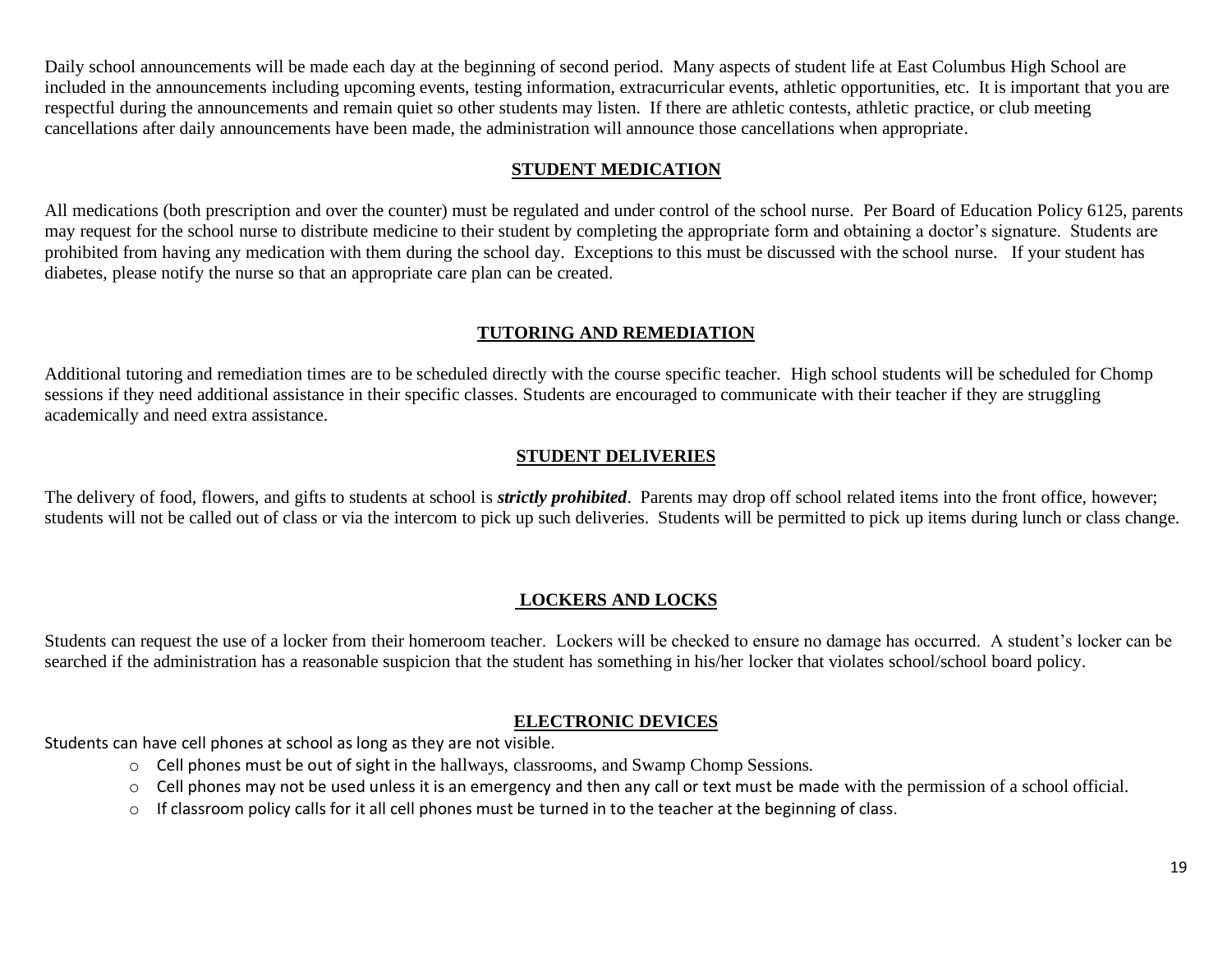o Students may use phones in the cafeteria to play games or surf the web, however, no phone calls will be allowed anywhere on campus at any time.

Any student in violation of the Cell phone policy will:

- o 1<sup>st</sup> Offense-Receive 3 days in ISS at which time the cell phone will be turned into the office and may be picked up at the end of the day by the student.
- o 2<sup>nd</sup> Offense-Receive 5 days in ISS at which time the cell phone will be turned into the office and must be picked up by a parent or guardian.
- o 3<sup>rd</sup> Offense- Receive 10 days in ISS at which time the cell phone will be turned into the office and must be picked up by a parent or guardian.

*All confiscated items will be turned into the front office.* **East Columbus High School and/or Columbus County Schools are not responsible for any lost or stolen electronic devices. Students, bring at your own risk.**

#### **BOOK BAGS, GYM BAGS, POCKETBOOKS, ETC.**

East Columbus High School will only permit school appropriate book bags in school. Students using gym bags must use a mesh bag for their clothing. All sports bags that are too large to go into a student's locker or must be given to the appropriate coach at the beginning of the school day. Such gym bags will not be accepted or stored in the main office.

# **LOST OR STOLEN PROPERTY**

Students should make every effort to ensure that their personal property is kept in a safe and secure place at all times. This includes locking items in a locker, both gym and personal, or keeping items in their vehicle**.** *Neither East Columbus High School nor Columbus County Schools are responsible for lost or stolen student personal property or assisting in the recovery of such property.* If an item is suspected of being stolen, students are to inform the school resource officer and he will make a reasonable effort to recover such property. If a student is found to be in possession of stolen property, then he/she will be subject to disciplinary action including, but not limited to, suspension and criminal charges.

# **SCHOOL POSTERS**

- Only posters concerning school activities or school business will be permitted.
- Clubs, organizations, and athletic teams desiring to put up posters on the school campus must request permission from the principal or an assistant principal.
- Any group given permission to put up a poster will be responsible for removing such posters immediately after their usefulness has passed.
- Students are to use the cork strips that are located throughout the hallways to display school posters. No posters may be put up on the painted columns or entrance windows throughout the school.
- It is your responsibility to take your school poster down after the event.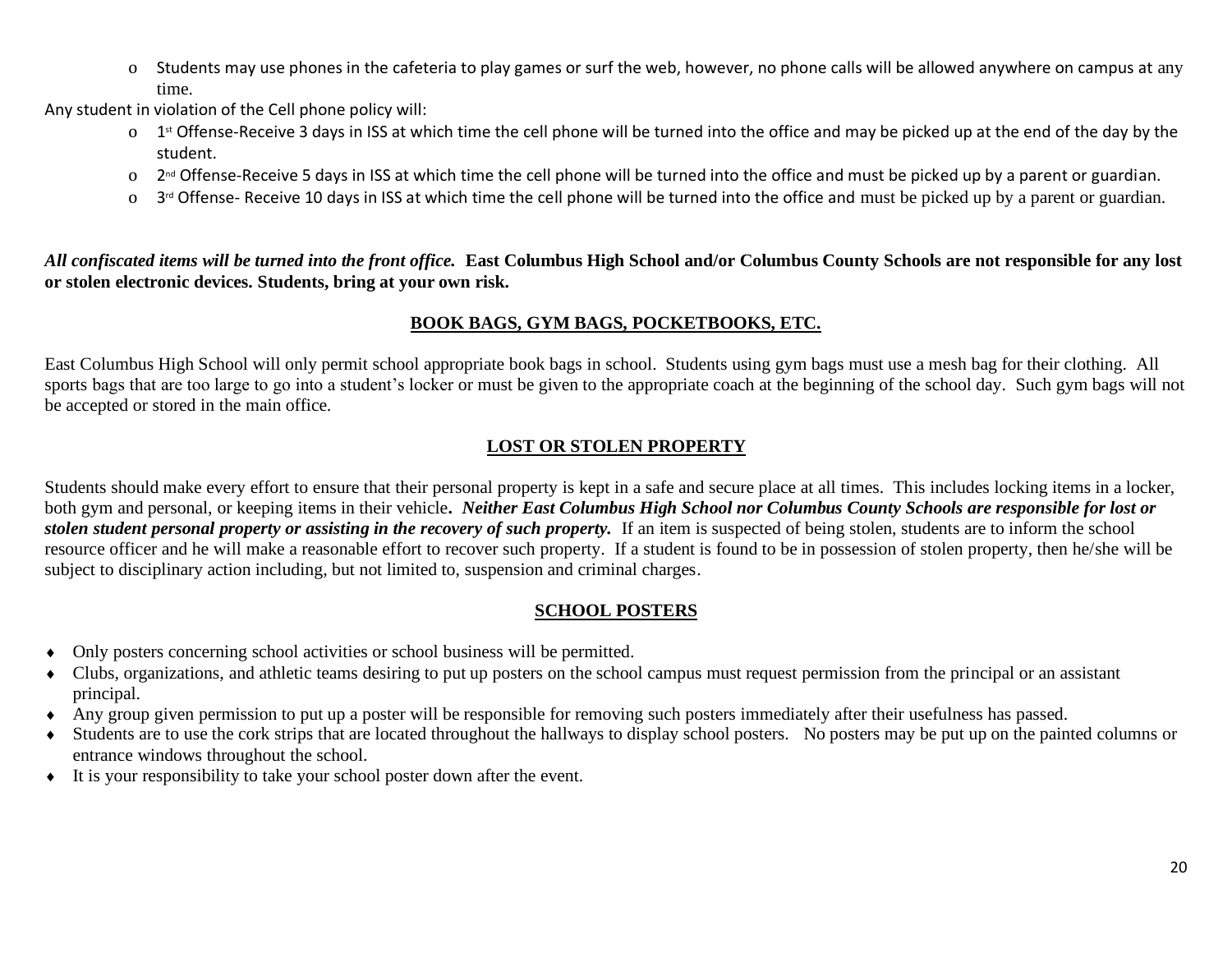#### **FUNDRAISING**

All fundraising must be approved by the bookkeeper and the principal and sent to the Board of Education for final approval. All fundraising must be by a school affiliated organization. No student shall sell for his/her own profit or sell for any agency outside of the school community.

#### **MEDIA CENTER USE**

- Before-School Students: The library will be open from 7:55 am until 3:10 pm on Monday through Friday. No pass is required and students must sign in at the circulation desk.
- Students coming to the library during the school day must bring a signed note from their classroom teacher and sign in at the circulation desk.
- If a student leaves the library for any reason, he/she must have a pass out of the library signed by the media coordinator.
- To check out of the library properly, students must return the original pass to the classroom teacher, signed by one of the library staff indicating the time the student(s) left the library.
- If a student has an overdue book, he/she may not check out another book until the overdue book is returned.
- Students should bring only necessary work materials to the library.
- Students must not bring food or drinks into the library.
- Students must work quietly and clean up their work area before leaving the library.
- Students in the library with a class must obey the teacher's classroom rules as well as the rules established in the library.
- Students must obey all school rules.
- Students using the Internet must abide by the Columbus County School's policies and guidelines for Internet use.
- Library books that are lost or not turned in will be added to a student's fee list. Lost books will cost \$18 for fiction and \$30 for non-fiction.
- Students who fail to adhere to these rules and policies will not be permitted to go to the media center.

#### **USE OF THE SCHOOL PHONES/MESSAGES**

Student use of the telephone will be limited to emergency calls, sickness, and school business. All phone calls made by students shall be made in the main office and teachers have been directed not to allow phone calls to be made at other locations on campus. An exception to this can be made for after-school activities when a coach or club sponsor allows a student to use a phone to call a parent/guardian for a ride home. Students will not be called to the main office phone unless it is an emergency, and the administration will attempt to get urgent messages to the student if needed.

# **VIDEO/AUDIO RECORDING**

Students are prohibited from video or audio recording events at East Columbus High School or posting videos to various internet platforms without permission from the principal. This includes in the classrooms, hallways, gymnasiums, auditorium, restrooms, etc. Students who video altercations and other events may be assigned ISS or OSS and possibly referred to law enforcement, depending on the nature of the offense and the student's discipline record.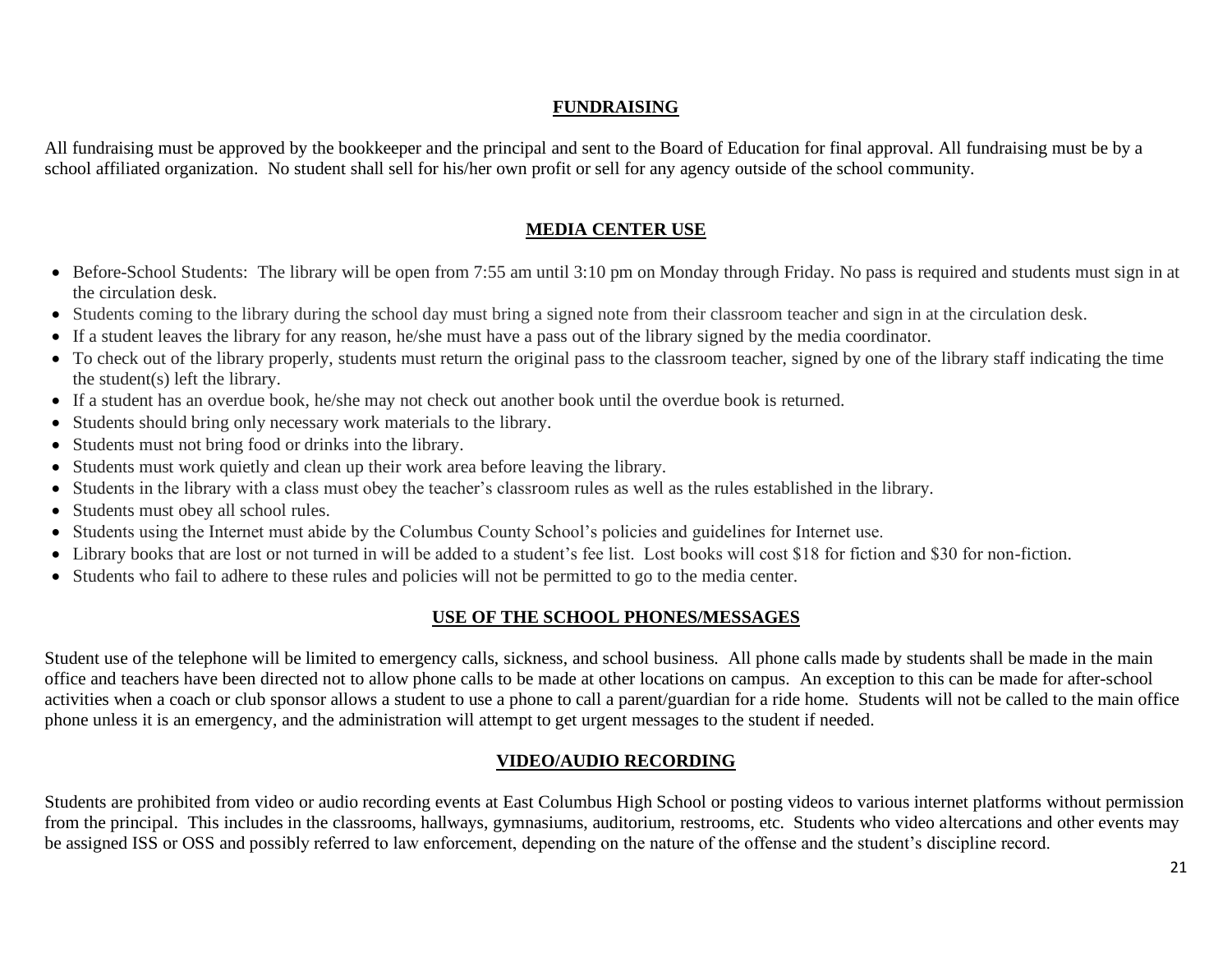Security cameras are located throughout the building, both inside and outside, and on school buses. East Columbus shall keep all video recordings confidential and shall comply with all applicable state and federal laws related to video. Video recordings may only be accessed by the administration of East Columbus High School or the School Resource Officer. *To protect the privacy of other students, security camera videos cannot be shared with parents or other students.*

#### **COMPUTER AND INTERNET USE**

Columbus County Schools and East Columbus High School offer students the unique opportunity to use computers and the internet for educational purposes. Students must have permission from parents before being given access to the internet. Parents must sign and return the CCS *Student/Parent Technology Responsible Use Agreement* before access is granted. Students and parents should familiarize themselves with CCS SB Policy 3225, which covers acceptable use of computers, internet, and technologies in the school and school system.

In addition, the following covers common violations of computer and internet use:

- 1. The downloading of games, music, and programs to a computer or network space from the internet or personal storage device is strictly prohibited.
- 2. Students are prohibited from playing games on the internet.
- 3. Students are prohibited from viewing or downloading pictures and images that are deemed inappropriate for school from the internet or a personal storage device.
- *4.* Students who have a computer violation that results in illegal activity will be turned over the Columbus County Sheriff's Office.

Computer use by students will be monitored by teachers, administrators, and the CCS Information Technologies Department by direct and remote observation. Violations will be reported to administration for appropriate disciplinary actions. Computer and internet violations will result in the loss of computer or internet use. Repeated violations will result in the loss of use for a semester and/or school year. Any violation that is suspected to be illegal will result in the loss of computer and internet use for *one calendar year.*

#### **CAFETERIA, LUNCHES, DRINKS, & FOOD**

Students are to remain in the cafeteria and patio during lunch. Students will be prohibited from taking any food items or drinks out of the cafeteria during the school day. Students may not leave campus during lunch and any student caught leaving campus during lunch will be disciplined for skipping/leaving campus without permission.

Students may not have take-out lunch delivered to the school *(ie. Pizza or Chinese deliveries)* and deliveries will be confiscated and not returned*.* Students may go to the media center during lunch, but must follow media center expectations.

#### **ASSEMBLIES AND PEP RALLIES**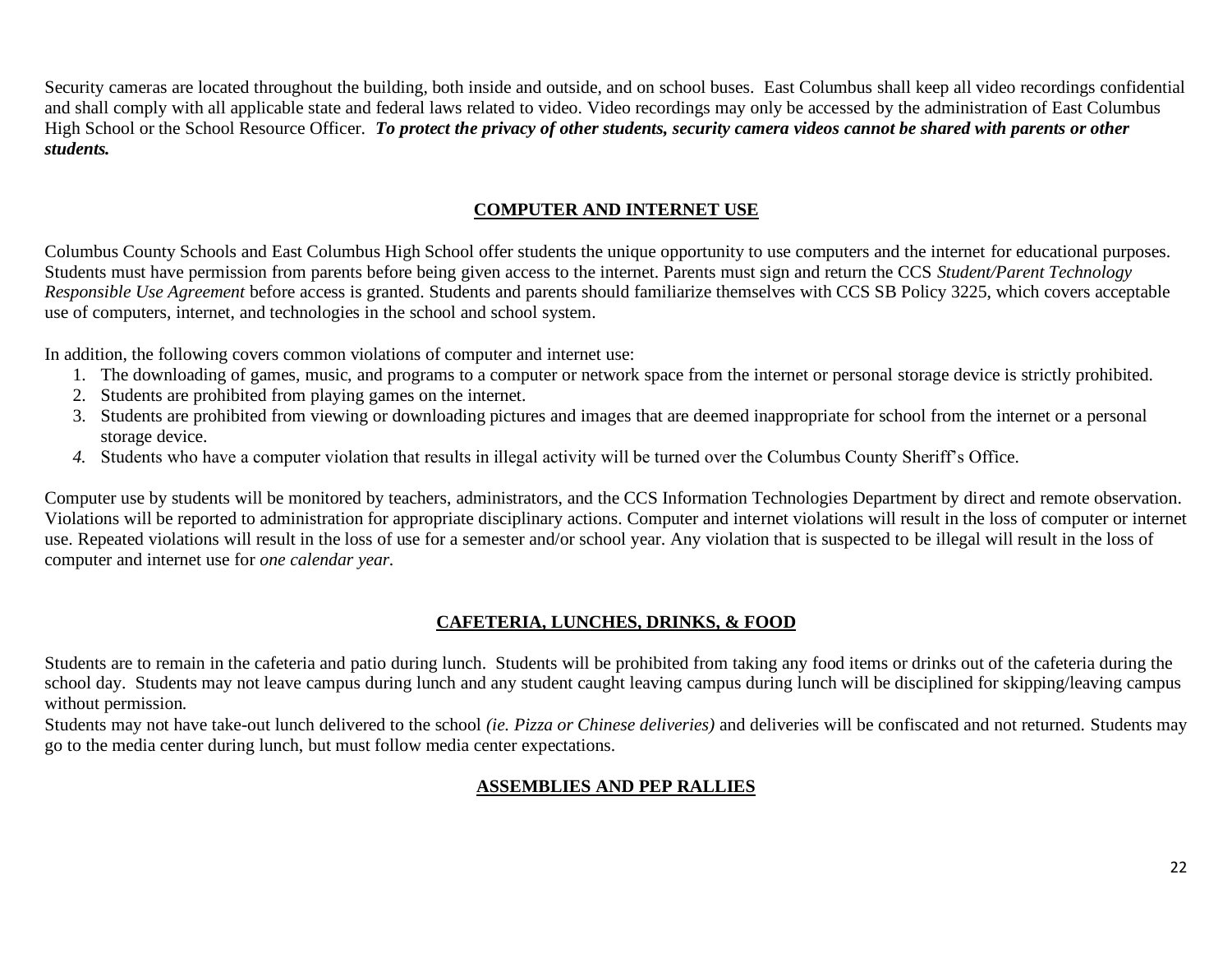All students are to attend assemblies and pep rallies when they are scheduled. Students are to sit in the assigned area with their homeroom teacher or classroom teacher.

Audience behavior and expectations:

- Talking during a performance is not proper behavior.
- Eye contact while sitting and facing the performance is expected.
- Applaud a performance when appropriate. Whistling and other loud noises are not appropriate for most performances.
- Behavior and participation at pep rallies should reflect school pride.
- The "KEY" is to be respectful and thoughtful of others...the performers, speakers, and other members of the audience.
- The administration may allow open seating at some assemblies. Students and staff will be notified when this is allowed.
- As a reminder, students will not be allowed to check-out during an assembly.

# **SCHOOL FEES**

- 1. Fee information will be reviewed and given to students during the first week of each semester. All outstanding fees, including lunch fees, follow the student year to year.
- 2. Students who owe fees are not eligible to participate in clubs, organizations, field trips, parking on campus, athletics or any other extra-curricular activities; including, but not limited to: prom, academic award celebrations, ring ceremony, and/or special programs.
- 3. Seniors must pay all fees prior to graduation to be eligible to participate in the graduation ceremony and receive tickets.

#### **Student Fees:**

| Homeroom: \$11.00 (Includes Guidance, PE,<br>Instructional Supplies, and Technology Fees) |                                                       | Mathematics: \$5.00                     | Science Lab Fee: \$5.00  |
|-------------------------------------------------------------------------------------------|-------------------------------------------------------|-----------------------------------------|--------------------------|
| Small Business: \$10.00                                                                   | <b>Computer Courses or</b><br>Keyboarding: \$20.00    | Driver's Education:<br>\$20.00          | Parking Permits: \$20.00 |
| Arts, Band, Chorus,<br>Dance, Theatre Arts:<br>$$20.00$ per class                         | CTE (Ag, T&I Technology,<br>Health Sciences): \$20.00 | First Meal: Free<br>Second Meal: \$2.50 | Advance PE: \$10.00      |

# **OPT OUT NOTIFICATION FORM**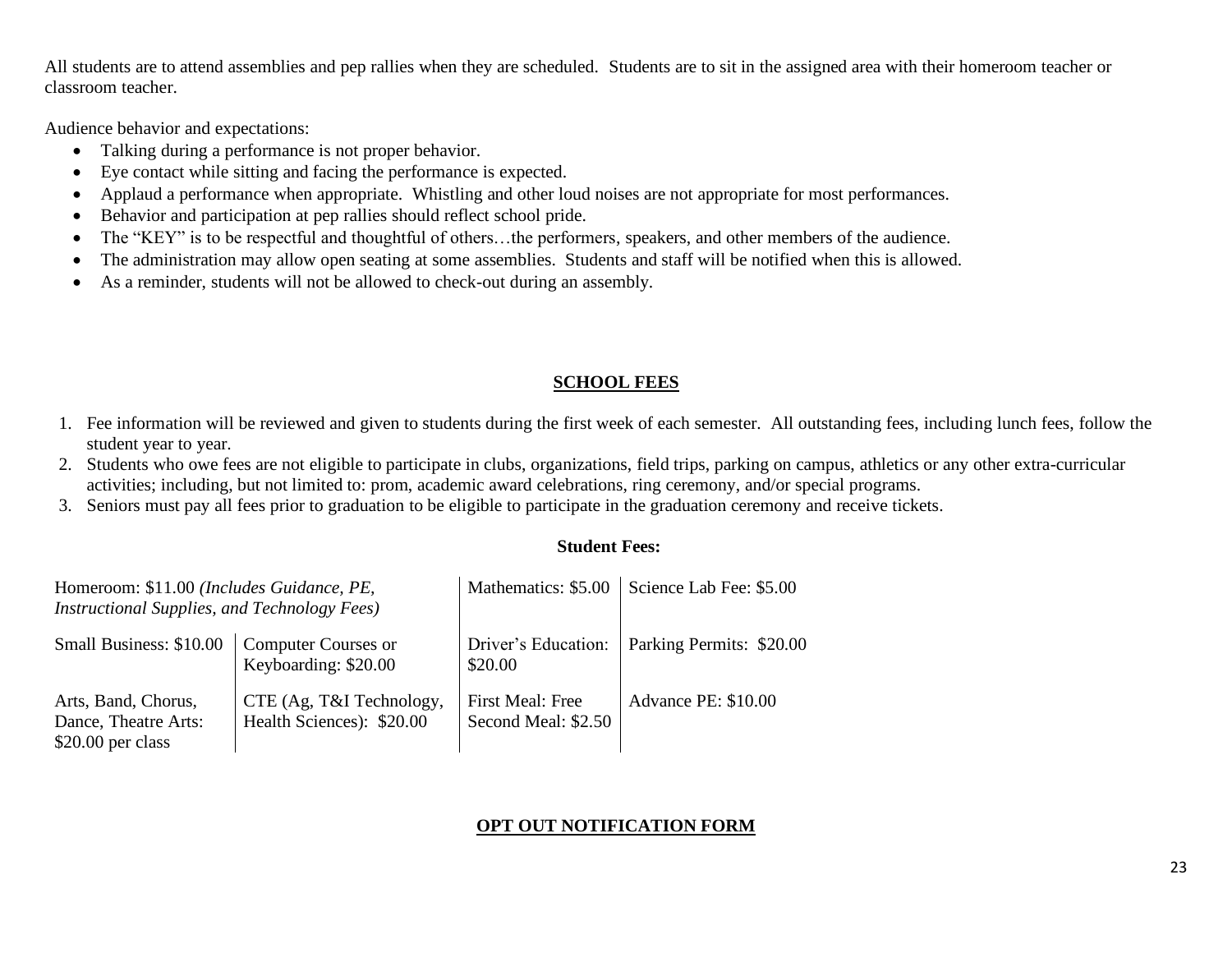Students and parents wanting to prevent or restrict release of certain student information must complete the *CCS Opt-Out Form* on an annual basis. The form and guidelines can be found in the front office.

# **STUDENT RULES, REGULATIONS, AND EXPECTATIONS**

There must be a climate of discipline conducive to serious study, respect for oneself, and respect for the property of a school to satisfactorily meet the needs of the students. The principal shall have the authority and is charged with the responsibility to take whatever reasonable and legal actions are necessary to establish and maintain appropriate student behavior, and establish a safe and orderly environment.

#### **FAILURE TO COMPLY WITH AN ADMINISTRATIVE DIRECTIVE OR TO IDENTIFY YOURSELF**

The safety of our school is of the utmost importance to the staff and administration. Therefore it is an expectation that students shall comply with all the directions of any school staff that are authorized to give directions, during any period of time when they are subject to the authority of such school personnel. In addition, all students are required to identify themselves when asked their names by any staff member of the school. Failure to identify yourself will result in out of school suspension or recommendation for long term suspension.

#### **ACADEMIC VIOLATIONS**

Students at East Columbus High School are expected to complete all class and homework assignments to the best of their own abilities. Students who cheat on assignments will be held accountable for their actions by the teacher and depending on the frequency or severity students may be referred to administration.

Students are responsible for neither giving nor receiving assistance on tests, examinations, or class assignments that are to be graded as the work of a single individual. The actual giving or receiving of any unauthorized assistance or unfair advantage on any form of academic work constitutes an academic violation, as does the act of plagiarizing information.

An academic violation will result in parental contact and can result in the following: assignment assigned a grade of zero, an alternate assignment for partial credit, and may be documented with a discipline referral to an administrator with a consequence of ISS or OSS. Repeated and serious violations will result in disciplinary consequences up to long term suspension. Membership in the National Honor Society and/or other honor organizations may also be revoked.

#### **STUDENT DRESS CODE**

Students must adhere to the Columbus County Schools Uniform Dress Code Policy. For East Columbus, the school uniform must adhere to the following:

1. **Shirts** (**Colors:** Hunter Green, Orange, and White or ECHS Sponsored Shirts):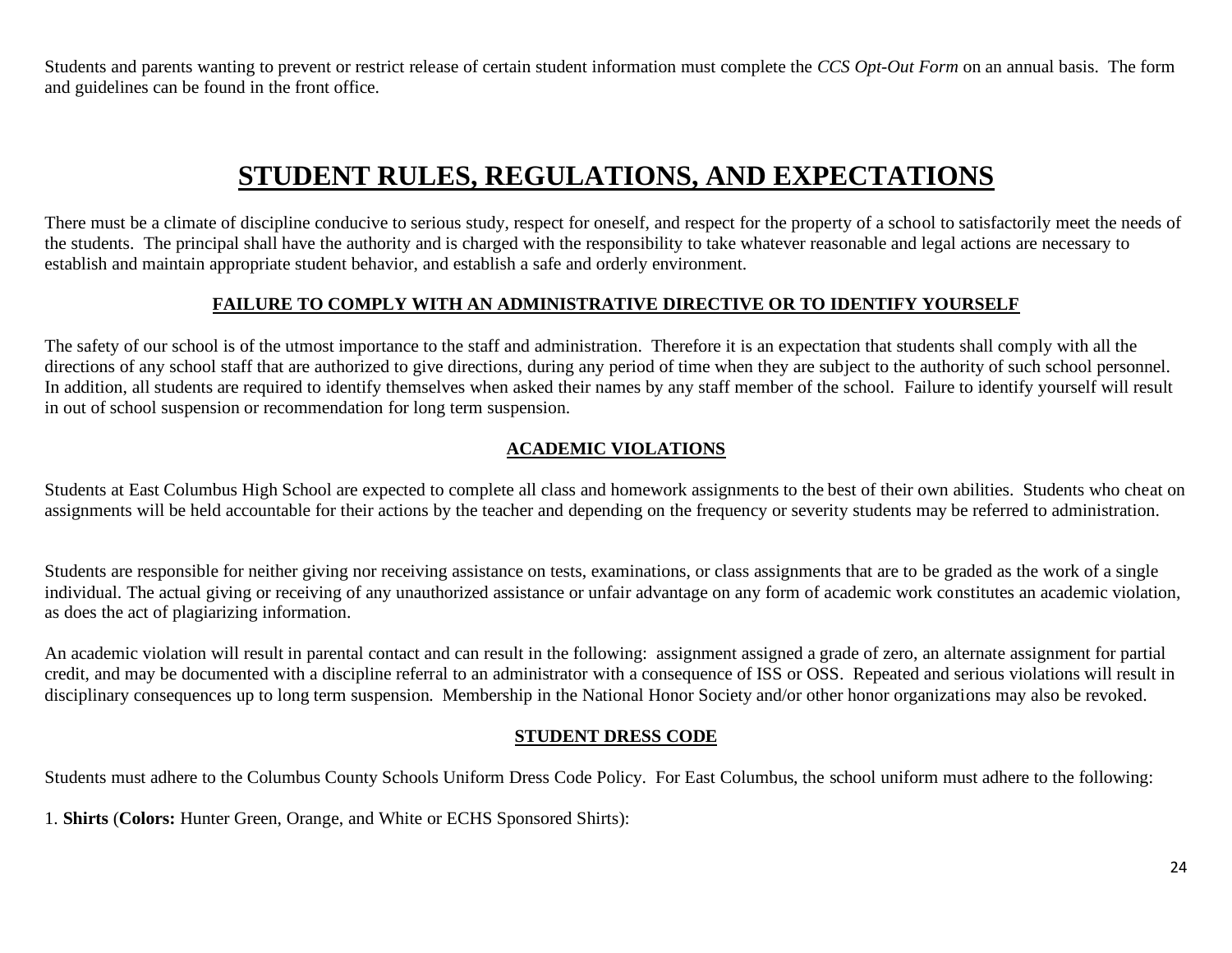Shirts must be collared or turtleneck, have buttons, be solid in color, have sleeves, worn tucked in, cover all midriffs and undergarments, and free of labels, graphics, or insignias. Form fitting, denim, nylon, mesh, or see-through materials are prohibited. **Only ECJSHS or College Hoodies are permitted to be worn.**

#### 2. **Pants/Capris** (**Colors:** Solid Khaki, Solid Navy Blue, or Solid Black):

Pants must be free of labels, graphics, insignias, and frays, must have no more than four pockets, and cannot be over-sized, under-sized or tight-fitting. Pants must be worn above the hips at all times and cannot have slits that

exceed four inches from the bottom part of the pant leg (or above the knee for capris). Form-fitting spandex material, nylon, denim, blue jeans and sweatpants are prohibited. Pants cannot be rolled up to simulate capri pants.

#### 3. **Skirts/Jumpers/Dresses/Shorts/Skorts** (**Colors:** Solid Khaki, Solid Navy Blue, or Solid Black):

Skirts/Jumpers/Dresses/Shorts/Skorts must be no shorter than four inches above the knee, must have no more than four pockets, and must be free of labels, graphics or insignias of any kind. Form fitting spandex material, nylon, and denim are prohibited. Garments cannot have more than two slits and the slits cannot exceed four inches above the knee and undergarments must not be visible. One-piece jumpsuits are not allowed.

#### 4. **Belts:**

Students must wear belts if the garment was manufactured with belt loops; belts must be worn within the belt loops. Belts must be black or brown. Graphic belts with metal decorations (grommets and studs) are prohibited and belts must be an appropriate length and not hang below the belt loops.

#### 5. **Socks** (**Colors:** Solid Khaki, Solid Navy Blue, White, or Solid Black):

Both socks must match and may not be worn over the pants legs. Socks must be worn in a manner that does not undermine the integrity of the uniform.

#### 6. **Shoes/Footwear:**

Shoes/footwear must be worn at all times. Shoe laces, if any, must be tied at all times, must match with only one lace per shoe and must be not dragging on the floor. Shoelaces must be white, black or match the color of the shoes. Bedroom shoes, slippers, flip flops, shower shoes and spike heels are prohibited and boots may not be worn over the pant leg. Sandals (except flip flops) and shoes with Velcro are acceptable shoes.

#### 7. **Hats, Sunglasses, Headgear, Hoods, Outerwear**:

All headgear items (sunglasses, hats, kerchiefs, skull caps, hoods, sweatbands, bandanas, do rags, etc) are not permitted. Bandanas will be confiscated and may be submitted to law enforcement officials as possible evidence of gang-related activity. Only school color/affiliated sweat shirts and pullovers are permissible. Overcoats (heavy weight coats) must be removed when entering the building and are not allowed to be worn inside. Hats will be confiscated and will require a parent pick up.

#### 8. **Jewelry:**

Jewelry or any other article affixed to a student's nose, tongue, lips, cheek, eyebrow, or any other visible part of the body, with the exception of the ears is prohibited. Articles promoting alcoholic beverages, tobacco, or the use of controlled substances, depict violence, or be of a sexual or disruptive nature are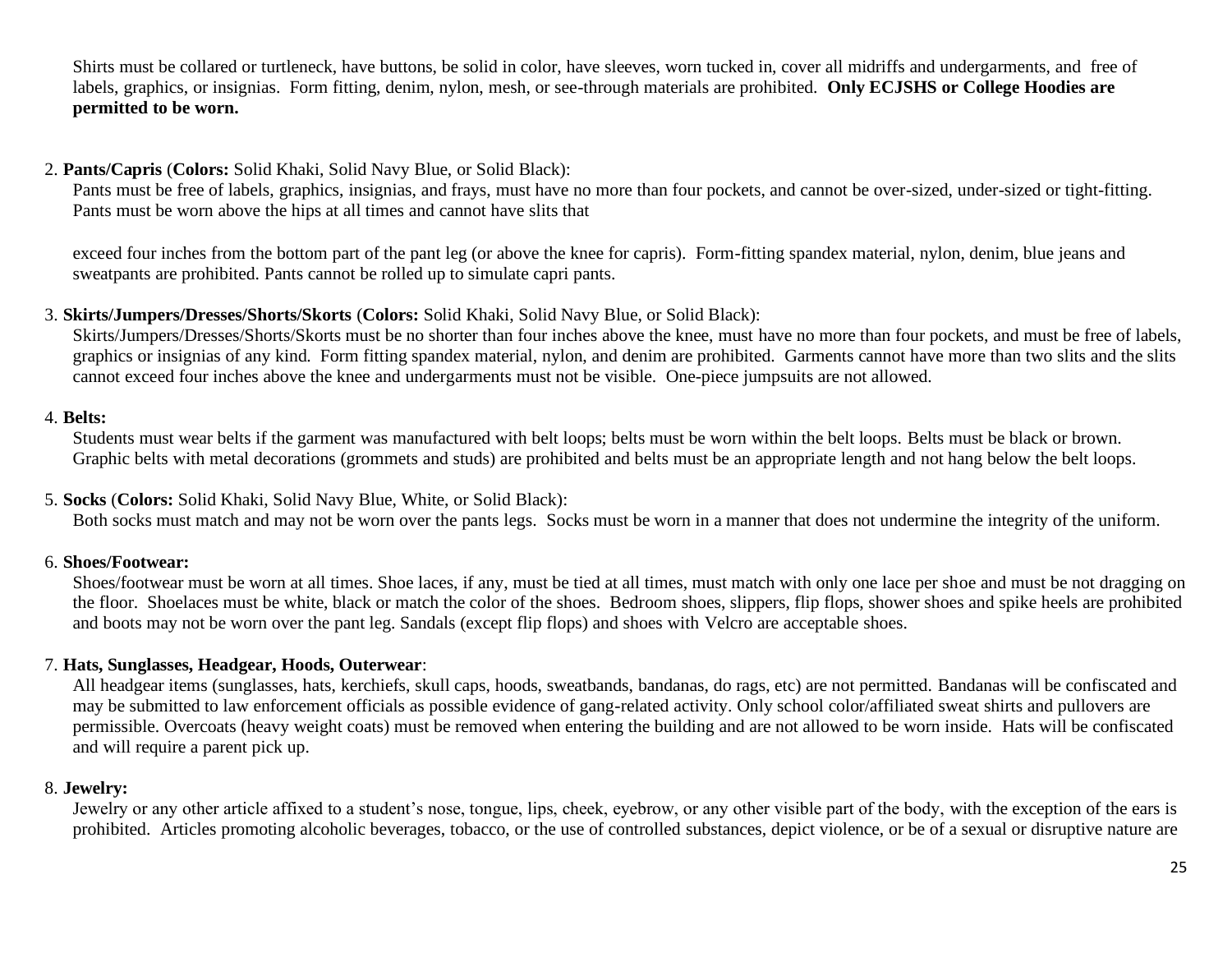not permissible. All body art (tattoos) must be covered. No adornment is allowed that reasonably could be perceived as, or used as, a weapon, including, but not limited to chains, spikes and large belt buckles (wider than the belt) nor are large pendants or medallions are permissible.

#### 10. **Jackets**

Light jackets may be worn in the building but must be orange, green, white, black or gray. Combinations of these colors are acceptable. Collared shirts which adhere to the dress code policy are still to be worn underneath.

#### 11. **Other Uniform Dress Requirements**:

No gang-related clothing, accessories, symbols or intimidating manner of dress, as identified by local law enforcement agencies, are allowed. Layering of shirts or pants (undergarments and one shirt/pant is allowed). Students are expected to be dressed in compliance with the standards for uniforms as established by this policy at all times school is in session. Students who are issued uniforms by the school which are used to represent the school in athletic contests approved by the principal or other school sponsored activities may be allowed to wear such uniforms at the discretion of the principal. Reasonable accommodations shall be made by the principal for students involved in special duties, activities, or projects approved by the school. This may include, but is not limited to athletics, career and technical education, physical education classes, JROTC, special events, or any other activities that require nonconforming dress on a school campus during a school-sponsored event.

# 12. **School Spirit day:**

On Fridays, students can wear collared shirts, t-shirts, jackets, sweaters, pullovers, or sweatshirts of any color as long as it is school affiliated, meaning that it displays the name of the school or mascot somewhere on it. All other dress code rules still apply on Friday.

# **Columbus County Schools Discipline Procedures for Grades K-12**

Students are expected to comply with all guidelines and policies listed in the Columbus County Schools Board of Education [Student Code of Conduct](https://boardpolicyonline.com/bl/?b=columbus#&&hs=TOC%3a4). Students are also expected to comply with the rules established by faculty and staff of CCS and their individual school. Minor classroom disturbances will be handled by the teacher. If disciplinary action by administration is warranted, faculty/staff members will refer students using the Disciplinary Referral Form. The appropriate action will be taken in accordance with the Columbus County Schools Discipline Chart (see below) and following an escalating consequence model. School administrators will work in conjunction with law enforcement and/or the school SRO when necessary and violations of school rules that are considered breaking the law *will be* reported to law enforcement. Please keep in mind that behavior violations that do not fit into our level of consequences will be handled on an individual basis. *\* All individual offenses will be handled at the discretion of the school principal and/or designee.*

Level One Offenses: The following offenses will result in a disciplinary referral and escalating consequences up to five days of out of school suspension (OSS) for repeated violations.

| Level ONE offense | <b>1st Violation</b> | 2 <sup>nd</sup> Violation | <b>3rd Violation</b> |
|-------------------|----------------------|---------------------------|----------------------|
|                   |                      |                           |                      |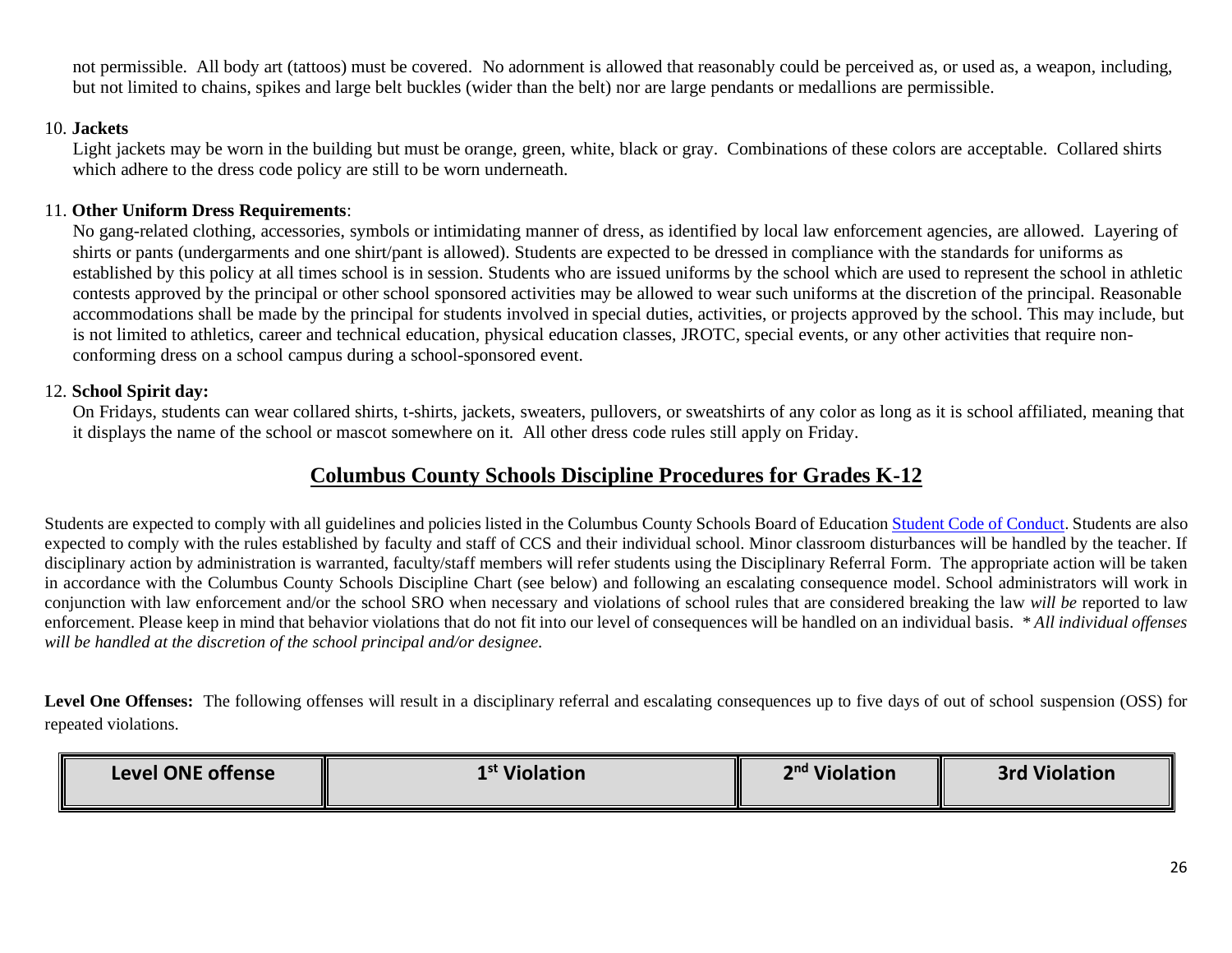| 1. Attendance<br>(tardy/skipping<br>class/leaving off campus<br>without permission)<br>BOE Policy#4330/440    | Parent/teacher/student conference and or referral to<br>school counselor/3 days ISS or 1day OSS                                                                                                 | 5 days ISS or 2 days OSS                                                                      | 3 days OSS or referral to ALP.                                                                                 |
|---------------------------------------------------------------------------------------------------------------|-------------------------------------------------------------------------------------------------------------------------------------------------------------------------------------------------|-----------------------------------------------------------------------------------------------|----------------------------------------------------------------------------------------------------------------|
| 2. Bullying or Intimidation<br>BOE Policy#1710/4021/7230                                                      | Parent/teacher/student conference/referral to school<br>counselor/3 days ISS or 1day OSS                                                                                                        | 3 days OSS                                                                                    | 5 days OSS/referral to ALP                                                                                     |
| 3. Disruption/Failure to<br>comply with Student Code<br>of Conduct (all settings)<br>BOE Policy#4300          | Parent/teacher/student conference and or referral to<br>school counselor/3 days ISS or 1day OSS                                                                                                 | 3 days OSS                                                                                    | 5 days OSS/referral to ALP                                                                                     |
| 4. Disruptive or Obscene<br><b>Literature or Illustrations</b><br>BOE Policy#4315                             | Parent/teacher/student conference and or referral to<br>school counselor/referral to school based mental health<br>services                                                                     | 3 days ISS or 1-day OSS                                                                       | 3 days OSS                                                                                                     |
| 5. Dress Code<br>BOE Policy#4316                                                                              | Parent/teacher/student conference and or /referral to<br>school counselor/3 days ISS or 1day OSS (Students will<br>have one opportunity to make a change to their dress<br>before consequence.) | 3 days ISS or 1-day OSS                                                                       | 5 days ISS or 2 days OSS                                                                                       |
| 6. Failure to Complete<br><b>Remote Instruction as</b><br>assigned and/or<br>attendance<br>RLP/Reopening plan | After five consecutive absences: Parent/teacher/student<br>conference/referral to school counselor and/or school<br>social worker and home visit.                                               | Referral to Administration<br>for additional action and<br>or grade/credit could be<br>denied | Referral to Administration for<br>additional action and or<br>promotion to next grade level<br>could be denied |
| 7. Blatant refusal to wear<br>mask.<br><b>NCDHHS</b> guidelines                                               | Parent/teacher/student conference/referral to school<br>counselor and/or school social worker                                                                                                   | Referral to<br>administration for<br>additional<br>action/discretion and use                  | Referral to administration<br>for additional<br>action/discretion 1-2 days<br>ISS per infraction (OSS for      |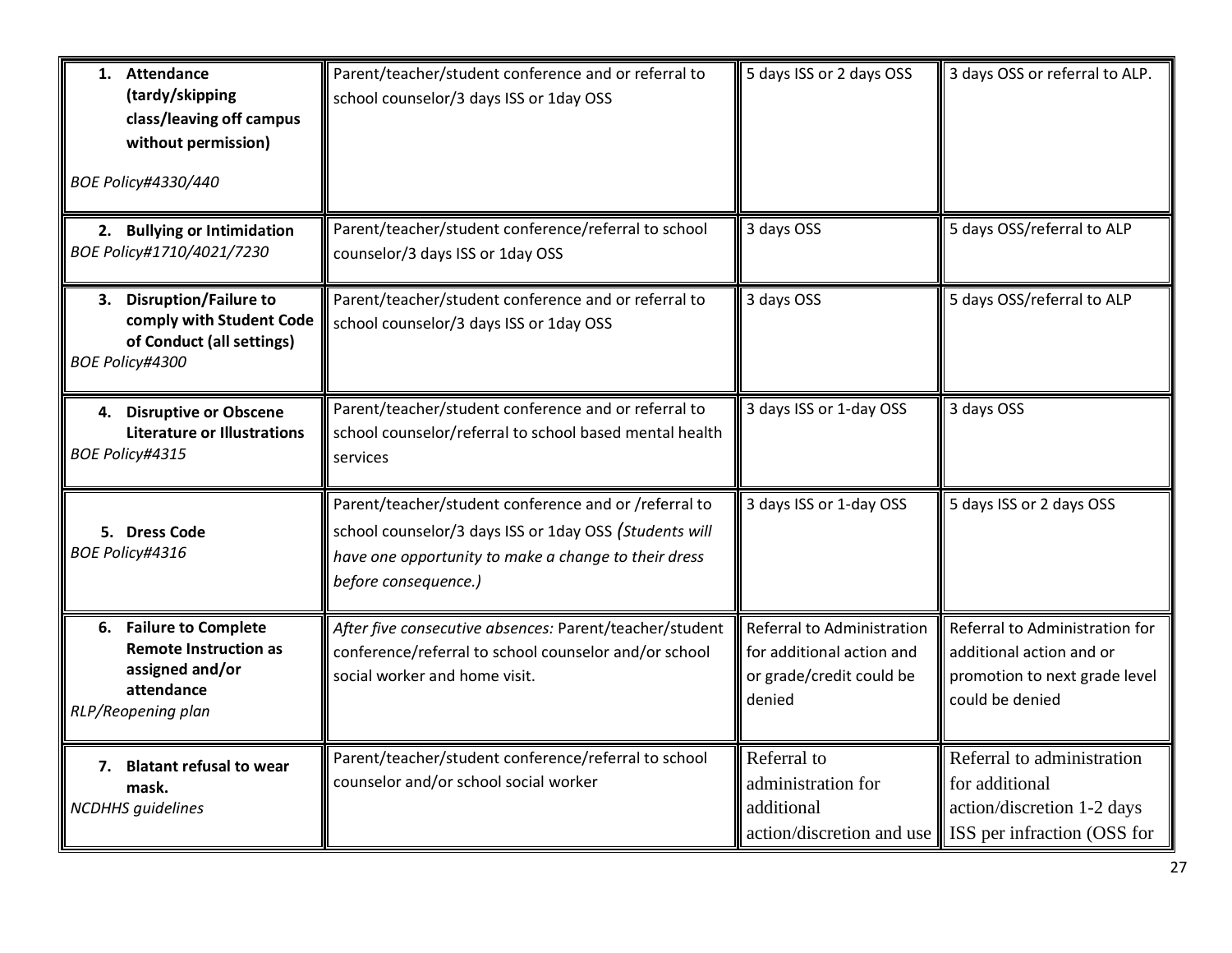|                                                                                               |                                                                                                                                                     | of alternatives to<br>suspension.        | additional infractions when<br>blatant refusal to wear<br>mask.) |
|-----------------------------------------------------------------------------------------------|-----------------------------------------------------------------------------------------------------------------------------------------------------|------------------------------------------|------------------------------------------------------------------|
| 8. Gambling/Extortion<br>BOE Policy#1710/4021/7230                                            | Parent/teacher/student conference and or referral to<br>school counselor/3 days ISS or 1-day OSS                                                    | 3 days OSS                               | 5 days OSS/referral to ALP                                       |
| <b>Gang/Gang Activity</b><br>9.<br>(Non-violent)<br>BOE Policy#4328                           | Parent/teacher/student conference and or referral to<br>school counselor/referral to school based mental health<br>services/ 3 days ISS or 1day OSS | 3 days OSS                               | 5days OSS/referral to ALP                                        |
| 10. Integrity/Dishonesty<br>BOE Policy#4310/4330                                              | Parent/teacher/student conference and or referral to<br>school counselor/3 days ISS or 1day OSS                                                     | 3 days OSS                               | 5 days OSS                                                       |
| 11. Misconduct on School Bus<br>(non-physical)<br><b>BOE Policy#4300</b>                      | Parent/teacher/student conference and or referral to<br>school counselor/3 days ISS or 1day off bus                                                 | 3 days ISS or 1-3 days bus<br>suspension | 3 days or greater bus<br>suspension / referral to ALP            |
| 12. Peer<br>Relations/Inappropriate<br><b>Affection</b><br>BOE Policy#1710/4021/7230          | Parent/teacher/student conference and or referral to<br>school counselor/referral to school based mental health<br>services/3 days ISS or 1day OSS  | 3 days OSS                               | 5 days OSS/referral to ALP                                       |
| 13. Tobacco Products or<br><b>Electronic Cigarettes or</b><br><b>Vapes</b><br>BOE Policy#4320 | Parent/teacher/student conference and or referral to<br>school counselor/3 days ISS or 1day OSS                                                     | 3 days OSS                               | 5 days OSS/referral to ALP                                       |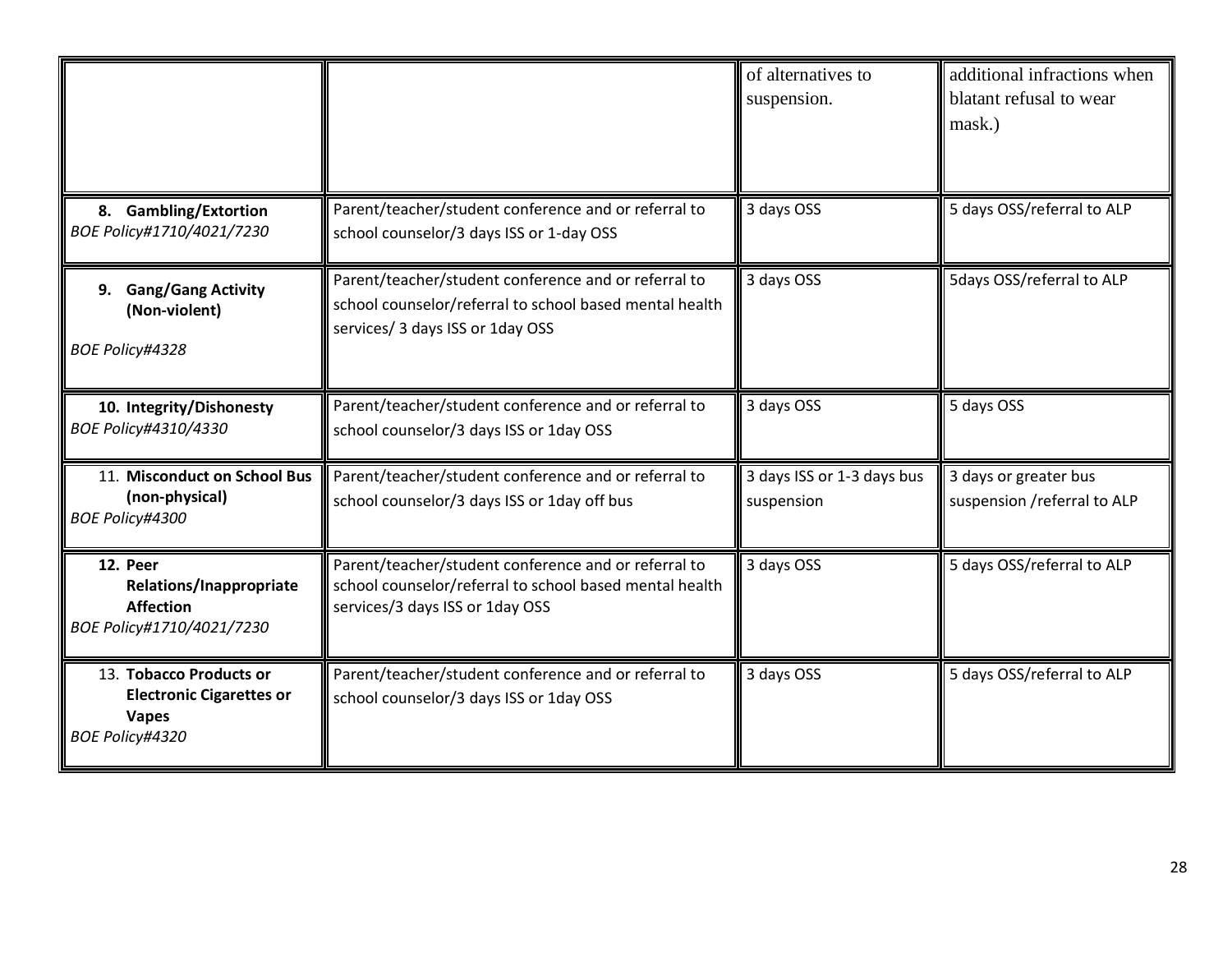Level Two Offenses: The following offenses will result in a disciplinary referral and escalating consequences up to ten days of out of school suspension (OSS) and a referral to an Alternative Learning Program (ALP) for repeated violations.

| <b>Level TWO offense</b>                                                | 1 <sup>st</sup> Violation                                                               | 2 <sup>nd</sup> Violation                                          | <b>3rd Violation</b>                                                                                     |
|-------------------------------------------------------------------------|-----------------------------------------------------------------------------------------|--------------------------------------------------------------------|----------------------------------------------------------------------------------------------------------|
| 1. Arson<br>BOE Policy#4300/1510/4200<br>7270                           | Possible petition for crime through court system and<br>or 10 days OSS                  | 10 days OSS/possible<br>recommendation for long-term<br>suspension | 10 days OSS/possible<br>recommendation for long-<br>term suspension or ALP                               |
| 2. Computer Misuse<br>BOE Policy#3225                                   | Parent/teacher/student conference and or 1-3 days<br>ISS and suspension of computer use | 3-5 days OSS                                                       | 5 days OSS/referral to ALP                                                                               |
| 3. False Fire Alarm<br>BOE Policy#4300                                  | Parent/teacher/student conference and or 3-5 days<br>OSS                                | 5 days OSS                                                         | 10 days OSS/referral to ALP/<br>possible petition of crime<br>through the court system                   |
| <b>Fighting/Physical</b><br>4.<br><b>Aggression</b><br>BOE Policy#4331  | Parent/teacher/student conference and or 3-5 days<br>ISS/OSS                            | 10 days OSS/<br>referral to ALP                                    | Recommendation for a long-<br>term suspension/possible<br>petition for crime through the<br>court system |
| 5. Hazing/Intimidation<br>BOE Policy#1710/4021/7230                     | Parent/teacher/student conference and or 3-5 days<br>ISS/OSS                            | 5 days OSS                                                         | 10 days OSS/possible referral<br>to ALP & possible<br>recommendation for long -<br>term suspension       |
| 6. Possession of Weapons<br>other than Firearms<br>BOE Policy#4300/4330 | Possible petition for crime through the court system<br>and or 1-3 days ISS/OSS         | 3-5 days OSS                                                       | 5 days OSS/possible referral to<br><b>ALP</b>                                                            |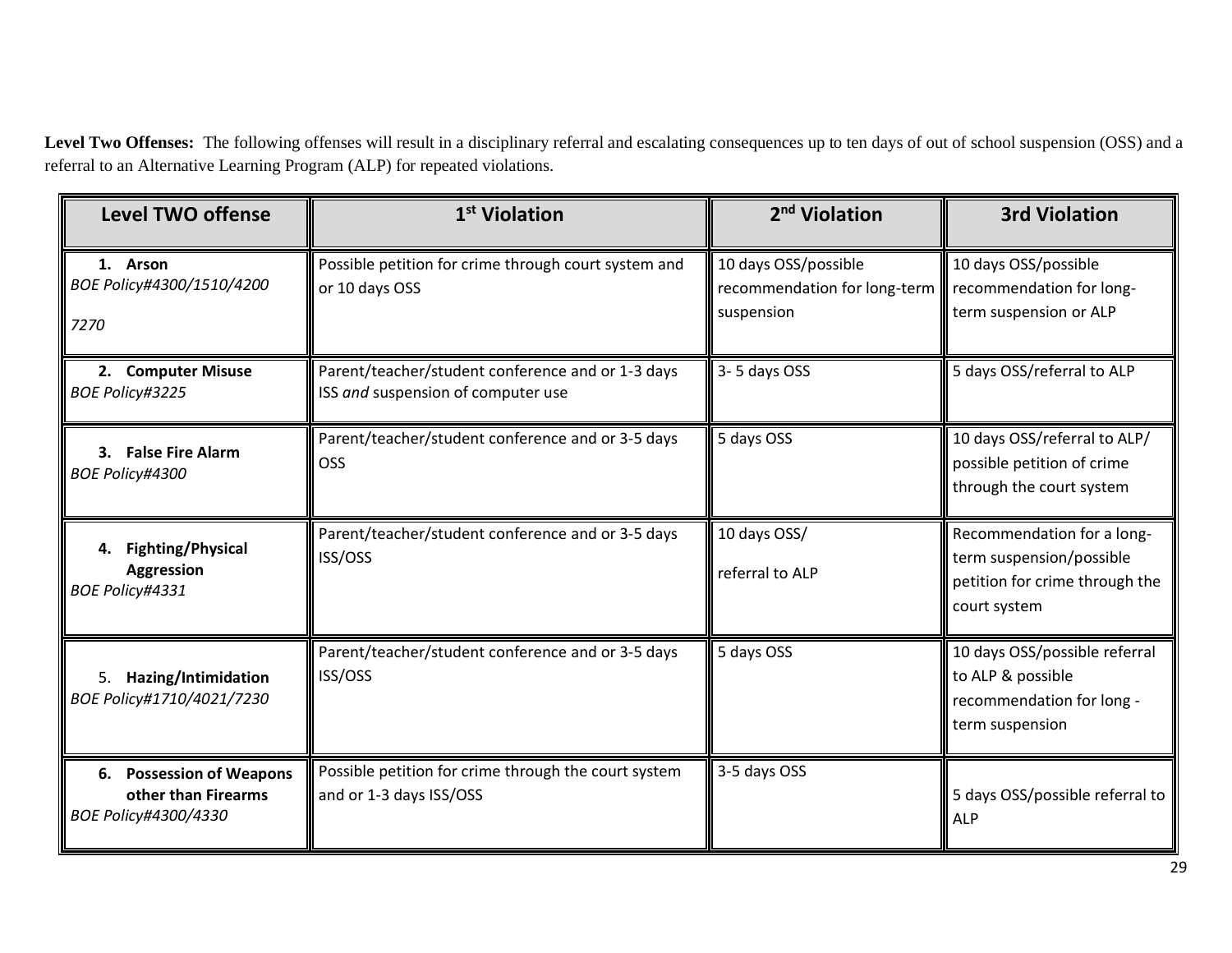| <b>School Transportation</b><br>7.<br>Disturbance (fighting,<br>pullover, return to<br>school, safety violation)<br>BOE Policy#4315/4300/1510/<br>4200/7270 | Parent/teacher/student conference and or /3-5 days<br>ISS/OSS                                               | 5 days bus suspension                                                        | 10 days bus suspension/10<br>days OSS/15 days bus<br>suspension (possible<br>revocation) |
|-------------------------------------------------------------------------------------------------------------------------------------------------------------|-------------------------------------------------------------------------------------------------------------|------------------------------------------------------------------------------|------------------------------------------------------------------------------------------|
| 8. Sexual Acts<br>BOE Policy#1720/4015/7225<br>/4335                                                                                                        | Possible petition for crime through the court<br>system/referral to school counselor and or 3-5 days<br>OSS | 5 days OSS                                                                   | 10 days OSS/possible<br>recommendation for long-<br>term suspension                      |
| <b>Sexual Harassment/</b><br>9.<br><b>Bullying/Harassing</b><br><b>Behavior</b><br>BOE Policy#1710/4021/7230<br>/4335                                       | Possible petition for crime through court system and<br>or 3-5 days OSS                                     | 5-10 days OSS/<br>possible recommendation for<br>long-term suspension or ALP | 10 days OSS/possible<br>recommendation for long-<br>term suspension                      |
| 10. Threat/False Threat<br>BOE Policy#4330                                                                                                                  | Parent/teacher/student conference and or 1-3 days<br>OSS                                                    | 3-5 days OSS                                                                 | 5 days OSS/referral to ALP &<br>possible recommendation for<br>long-term suspension      |
| 11. Theft or Property<br>Damage<br>BOE Policy#4330                                                                                                          | Parent/teacher/student conference and or /3-5 days<br>ISS/OSS                                               | 5 days OSS                                                                   | 10 days OSS/referral to ALP                                                              |
| 12. Trespassing<br>BOE Policy#4330                                                                                                                          | Parent/teacher/student conference and or 1-3 days<br>ISS/OSS                                                | 3-5 days OSS                                                                 | 5 days OSS/referral to ALP                                                               |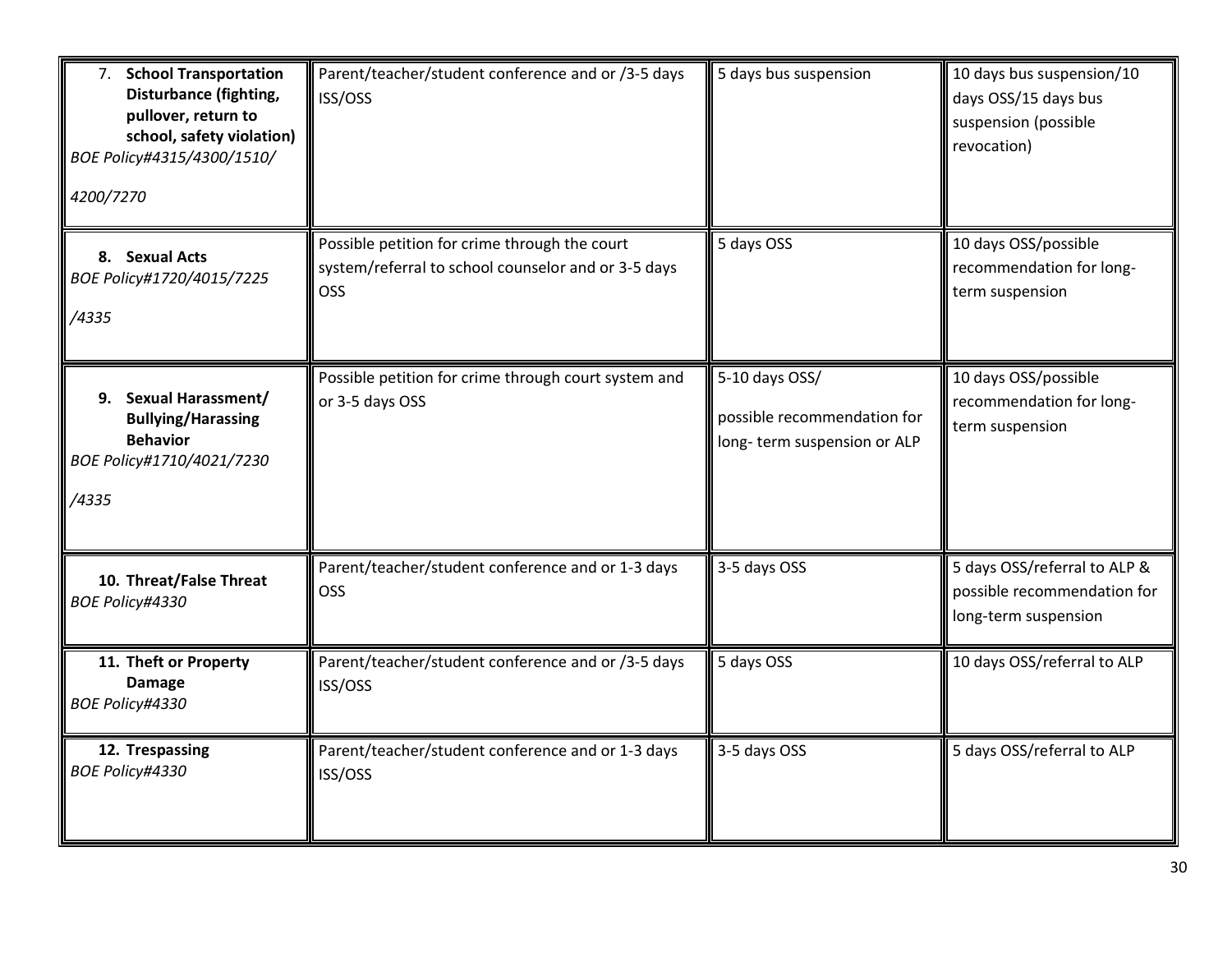| 13. Verbal Abuse or  | $\parallel$ Parent/teacher/student conference and or 3 days | $\parallel$ 5 days OSS | 10 days OSS/referral to ALP &           |
|----------------------|-------------------------------------------------------------|------------------------|-----------------------------------------|
| <b>Disrespect</b>    | ISS/OSS                                                     |                        | $\parallel$ possible recommendation for |
| BOE Policy#4300/4310 |                                                             |                        | I long-term suspension                  |
|                      |                                                             |                        |                                         |

**Level Three through Five offenses:** The following offenses will result in ten days of OSS and/or a recommendation for Long Term Suspension or ALP. *Administrators will work with law enforcement and/or SRO for these offenses.*

| <b>Level THREE &amp; FOUR Offenses</b>                                                                                                                                                                                                                                                                                                                                                                                                                                                                            | 1 <sup>st</sup> Violation                                                                                                                |  |  |  |
|-------------------------------------------------------------------------------------------------------------------------------------------------------------------------------------------------------------------------------------------------------------------------------------------------------------------------------------------------------------------------------------------------------------------------------------------------------------------------------------------------------------------|------------------------------------------------------------------------------------------------------------------------------------------|--|--|--|
| 1. Assault on another Student; 2. Assault on School Personnel; 3. Coercion or<br>Extortion; 4. Weapons and Dangerous Instruments; 5. Controlled Substances<br>and Drug Paraphernalia; 6. Threats, Hoaxes, and Other Acts of Terror; 7.<br>Firearms/Destructive Devices                                                                                                                                                                                                                                            | 10 days OSS, referral to ALP, possible recommendation for long-term<br>suspension/ Possible Petition for crime through the court system. |  |  |  |
| <b>Level FIVE Offenses</b>                                                                                                                                                                                                                                                                                                                                                                                                                                                                                        |                                                                                                                                          |  |  |  |
| A student may be expelled for a violation of the Columbus County Schools Student Code of Conduct if the Principal, Superintendent, and Board determines<br>that student's behavior indicates that the student's continued presence in the school constitutes a clear threat to the safety of other students or employees,<br>and that there is no appropriate alternative educational program. Additionally, any student who is a registered sex offender under N.C. General Statutes 14-<br>208 may be expelled. |                                                                                                                                          |  |  |  |

Parent Notification: In accordance with the Columbus County Schools Student Code of Conduct, Parent(s)/guardian(s) will be notified by phone and/or letter when students are referred to an administrator for disciplinary action. All consequences will be determined on an individual basis. Multiple infractions may result in extended or long-term suspension. Students suspended from school shall be provided with an opportunity to make up any EOC, semester exam, or major test missed during the suspension period. **The Principal reserves the right to make exceptions to the level of punishment in accordance with the CCS Student Code of Conduct and G.S. 115C-288.**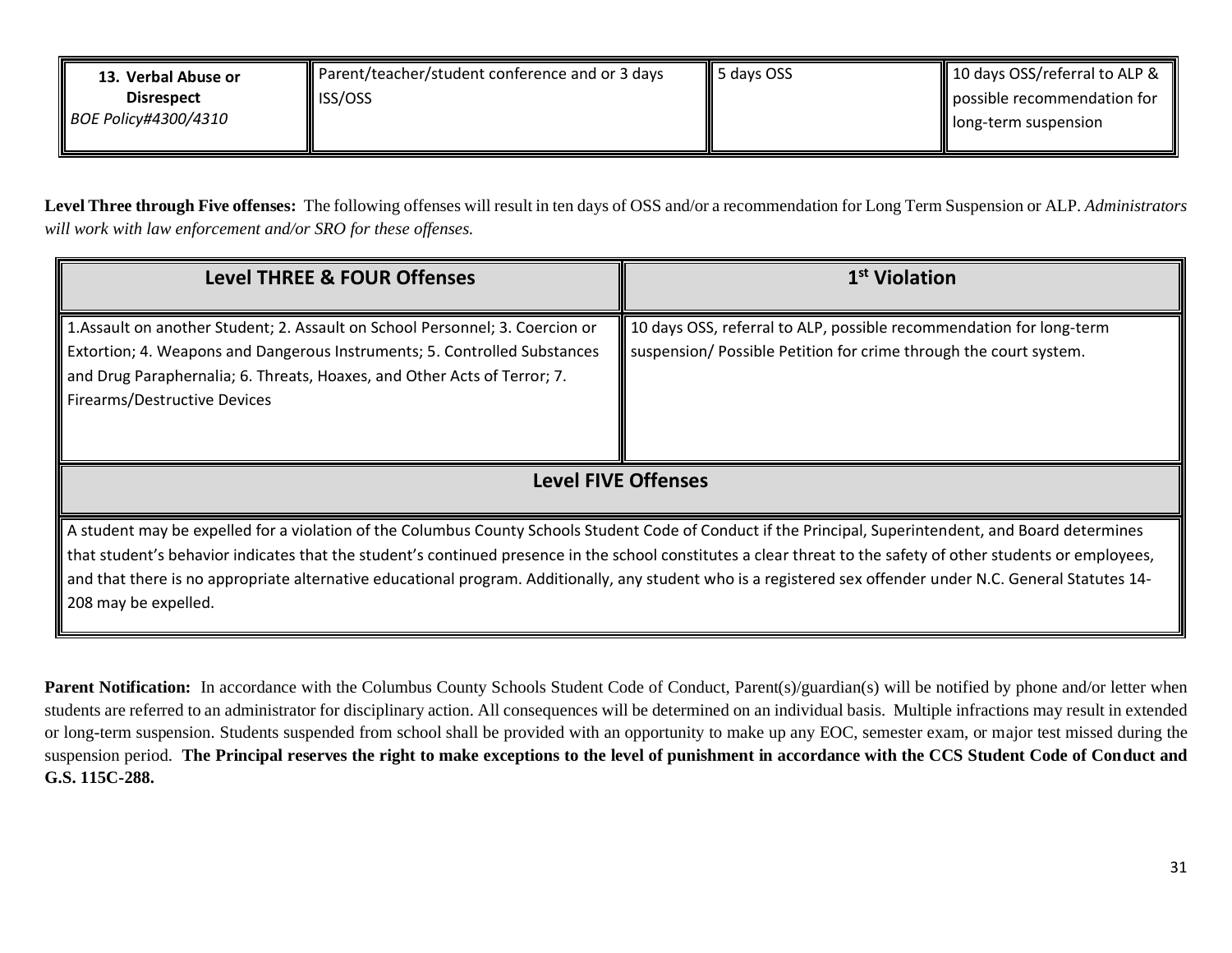Felony Notification: Any student, who has been charged with a felony and is waiting the disposition of the case by court, will be automatically suspended. If the suspension exceeds 10 days, the student will be placed in an alternative learning setting until the case has been settled. Students are suspended from the public school until the case has been settled.

*\*\*\*The principal or designee has the authority to determine when a short-term suspension is an appropriate consequence and to impose the suspension, so long as all relevant board policies are followed. In accordance with G.S. 115C-390.6(e) and 115C-45(c)(1), a student is not entitled to appeal the principal's decision to impose a short-term suspension to either the superintendent or the Board of Education and its members.*

#### **SCHOOL SAFETY DRILLS**

School officials are required to conduct various safety drills throughout the school year. The purpose of the drills is to ensure safe evacuation in the case of an emergency. Students should become familiar with the evacuation plan for each classroom on their schedule. Students are required to remain quiet and with their teacher during the entire drill and must follow any directions given by school staff during a drill. Use of cell phones and other electronic devices is strictly prohibited during a school safety drill. Students must return immediately to class following the signal to return to the building.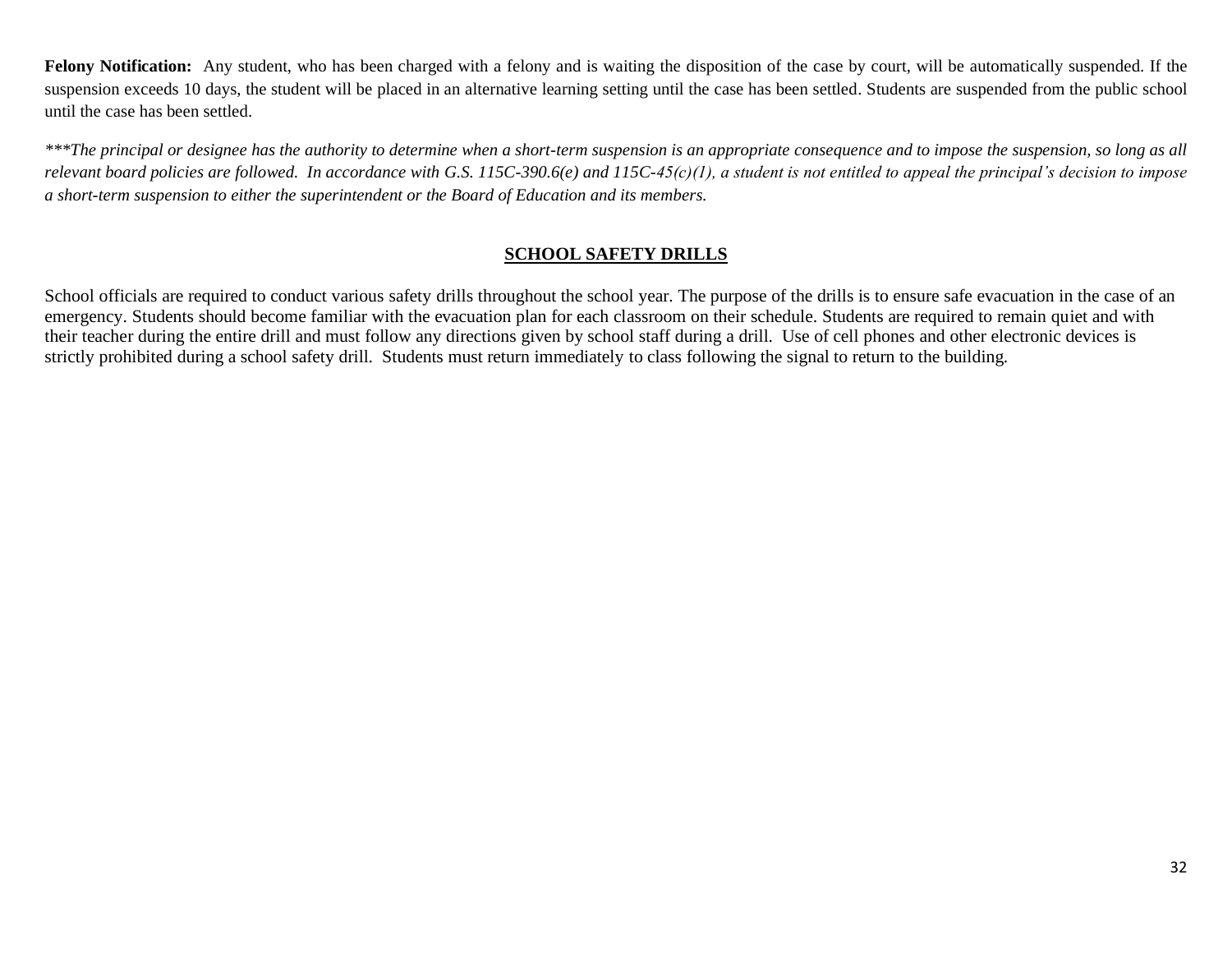



# DON'T BE LEFT ON THE SIDELINES!

#### **For Eligibility, YOU…**

- Must be a properly enrolled student at the time you participate, must be enrolled no later than the 15th day of the present semester, and must be in regular attendance at that school.
- Must meet *local attendance standards* for the previous semester.
- Must not have exceeded eight consecutive semesters or have participated more than four seasons in any sport since entering grade 9. That includes only one sport season for a participant per academic year – you can't play soccer in one season out of state and play it again upon moving to North Carolina in the same academic year.
- Must not have graduated from high school.
- Must be under 19 years of age on September 1, 201 9 .
- Must live with your parents or legal custodian within the school administrative unit. A student is eligible if he has attended within that unit the previous two semesters (if eligible in all other respects) and meets LEA standards.
- Must have passed the minimum academic load during the previous semester, and meet local promotion standards. Students in a "block schedule" must pass three courses per semester and meet local promotion standards; students in the "traditional schedule" must pass at least five courses and meet local promotion standards. These are courses for credit, not audited courses. Hybrid schedules have different requirements.
- Seniors must also pass that minimum load, even if they need fewer for graduation.
- Must have received a medical examination by a duly licensed physician, nurse practitioner, or physician's assistant within the previous 365 days; and if you miss five or more days of practice due to an injury, you must receive medical release
- Must not have been convicted of a felony, or an offense that would have been a felony if committed by an adult.
- Must not accept prizes, merchandise, money or anything that can be exchanged for money as a result of athletic participation within the amateur rule limit. THIS INCLUDES BEING ON A FREE LIST OR LOAN LIST FOR EQUIPMENT, ETC.
- Must not have signed a professional contract or have played for a college team of any sort.
- May not receive team instructions from your school's coaching staff during the school year outside your sport season (from first practice through the final game). Instruction is limited to coach and athletes in SKILL DEVELOPMENT SESSIONS. THESE SESSIONS IN NUMBER ARE LIMITED TO ONE LESS THAN A TEAM ON A DAILY BASIS, AND MAY NOT BE HELD DURING CERTAIN PRESCRIBED "DEAD PERIODS" OF THE YEAR.
- Must not be guilty of unsportsmanlike conduct, or ejected from the previous contest.
- May not usually, as an individual or on a team, practice or play during a school day (from the first contest through the conference tournament).
- May not play, practice or assemble as a team with your coach on Sunday.
- May not dress for a contest or practice if you are not eligible to participate.
- Must not play more than three games in one sport per week, (some sports have exceptions) and no more than one contest per day (exception baseball, softball, and volleyball).
- Must meet the NCHSAA transfer requirement, if applicable.
- **Must meet Local Columbus County Schools requirements.**